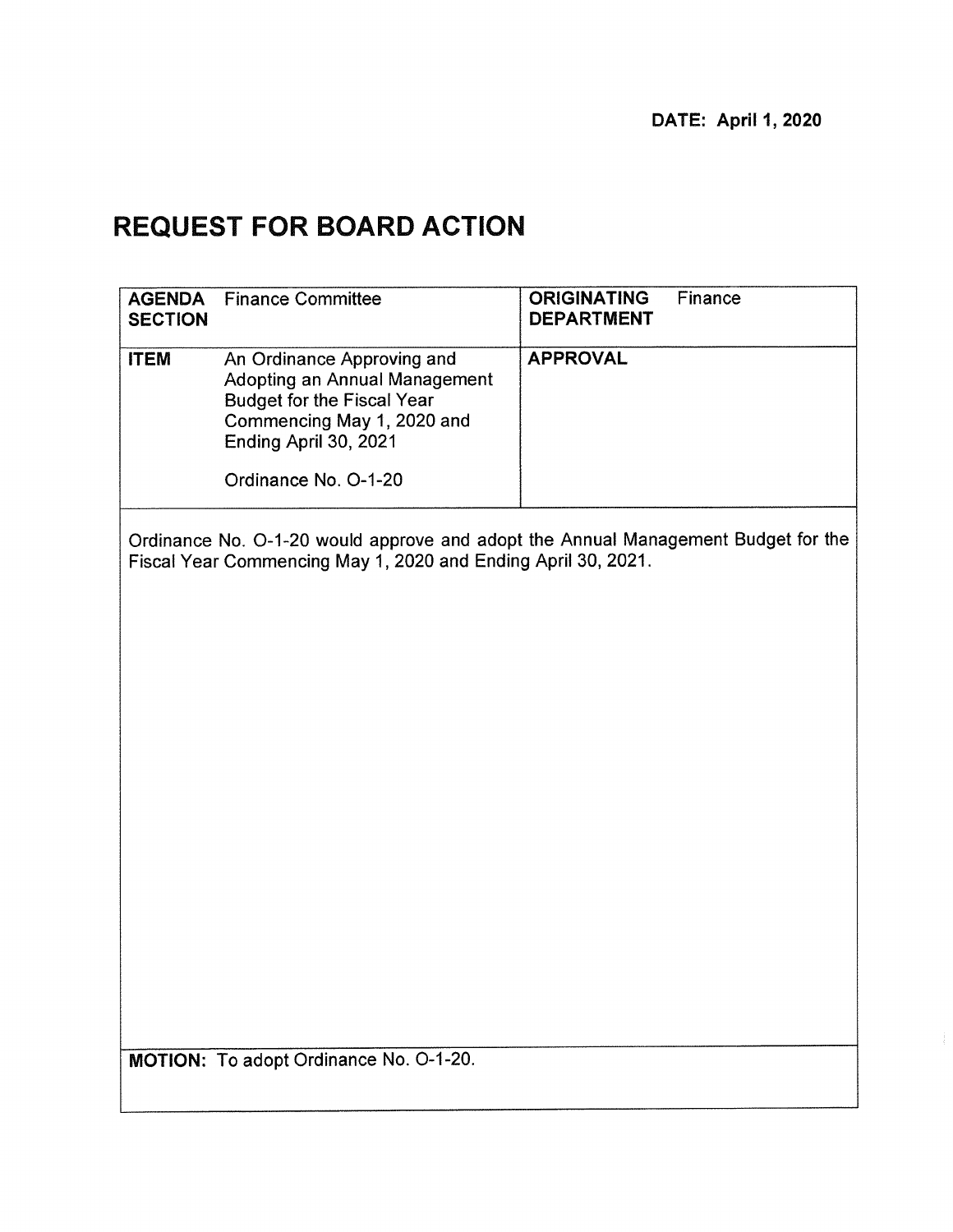#### DUPAGE WATER COMMISSION

#### ORDINANCE NO. 0-1-20

#### AN ORDINANCE APPROVING AND ADOPTING AN ANNUAL MANAGEMENT BUDGET FOR THE FISCAL YEAR COMMENCING MAY 1, 2020 AND ENDING APRIL 30, 2021

WHEREAS, the General Manager and Administrative Staff of the DuPage Water Commission (the "Commission") prepared and submitted a tentative annual Management Budget for the fiscal year commencing May 1, 2020 and ending April 30, 2021, as and when required by Article X, Section 2 of the Commission's By-Laws, as amended from time to time; and

WHEREAS, due notice having been given, a hearing was held on the tentative annual Management Budget prior to any final action being taken thereon, at which time the Charter Customers were heard; and

WHEREAS, after full review and consideration, the Commission has determined that it is reasonable, necessary and desirable for the Commission to approve and adopt the budget set forth in Exhibit 1 attached hereto and by this reference incorporated herein and made a part hereof as and for its Management Budget for the fiscal year commencing May 1, 2020 and ending April 30, 2021; and

WHEREAS, it appearing to the Commission that all things required for the approval and adoption of said Management Budget have been complied with;

NOW, THEREFORE, BE IT ORDAINED by the Board of Commissioners of the DuPage Water Commission as follows:

SECTION ONE: The foregoing recitals are hereby incorporated herein as findings of the Board of Commissioners of the DuPage Water Commission.

-1-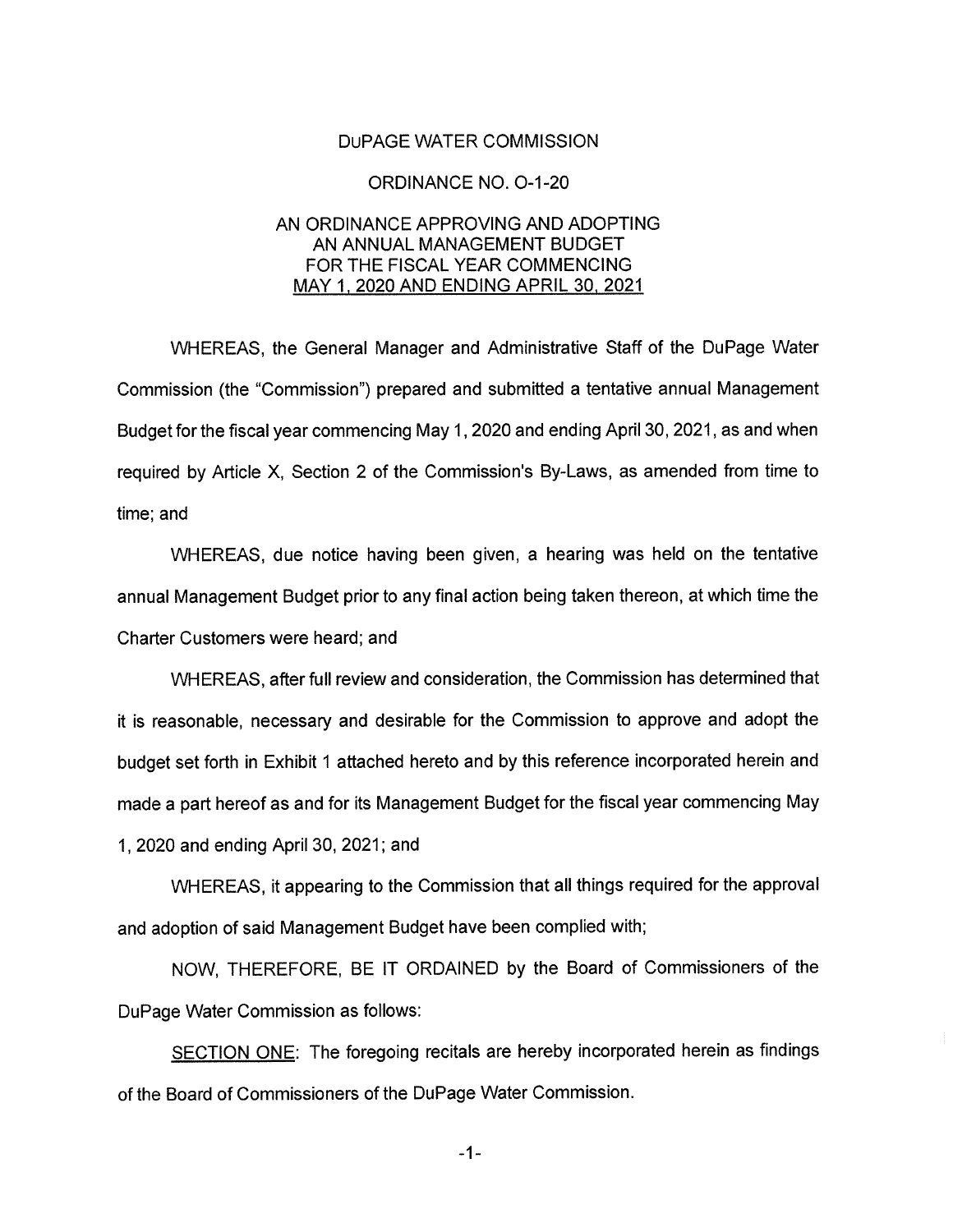SECTION TWO: The Budget attached hereto as Exhibit 1 and by this reference incorporated herein and made a part hereof shall be and hereby is approved and adopted as and for the Management Budget of the DuPage Water Commission for the fiscal year commencing May 1, 2020 and ending April 30, 2021.

SECTION THREE: This Ordinance shall be in full force and effect from and after its adoption.

D. Bouckaert, J. Broda, J. Fennell, R. Gans, D. Novotny, R. Obarski, AYES: J. Pruyn, K. Rush, D. Russo, F. Saverino, P. Suess and J. Zay NAYS: None ABSENT: J. Healy ADOPTED this  $\log$  day of  $(\log_{10} 0, \log_{10} 2020, \log_{10} 2020)$ .

 $\mathcal{N}\mathcal{N}$ Chairma

ATTEST: Gran 0 Clerk

Board/Ordinances/2020/0-2-20.docx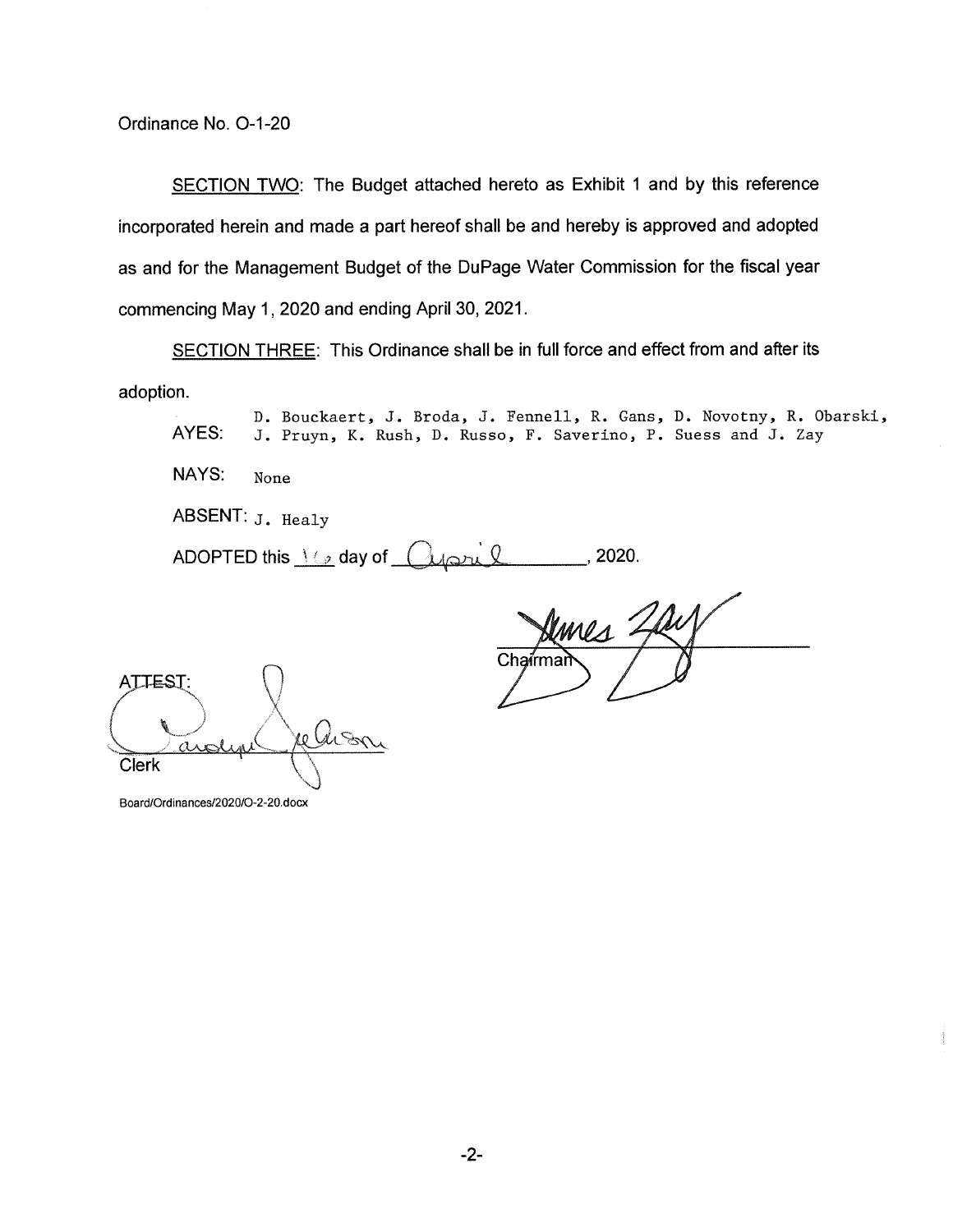# **EXHIBIT 1**

 $\mathcal{L}_{\mathcal{A}}$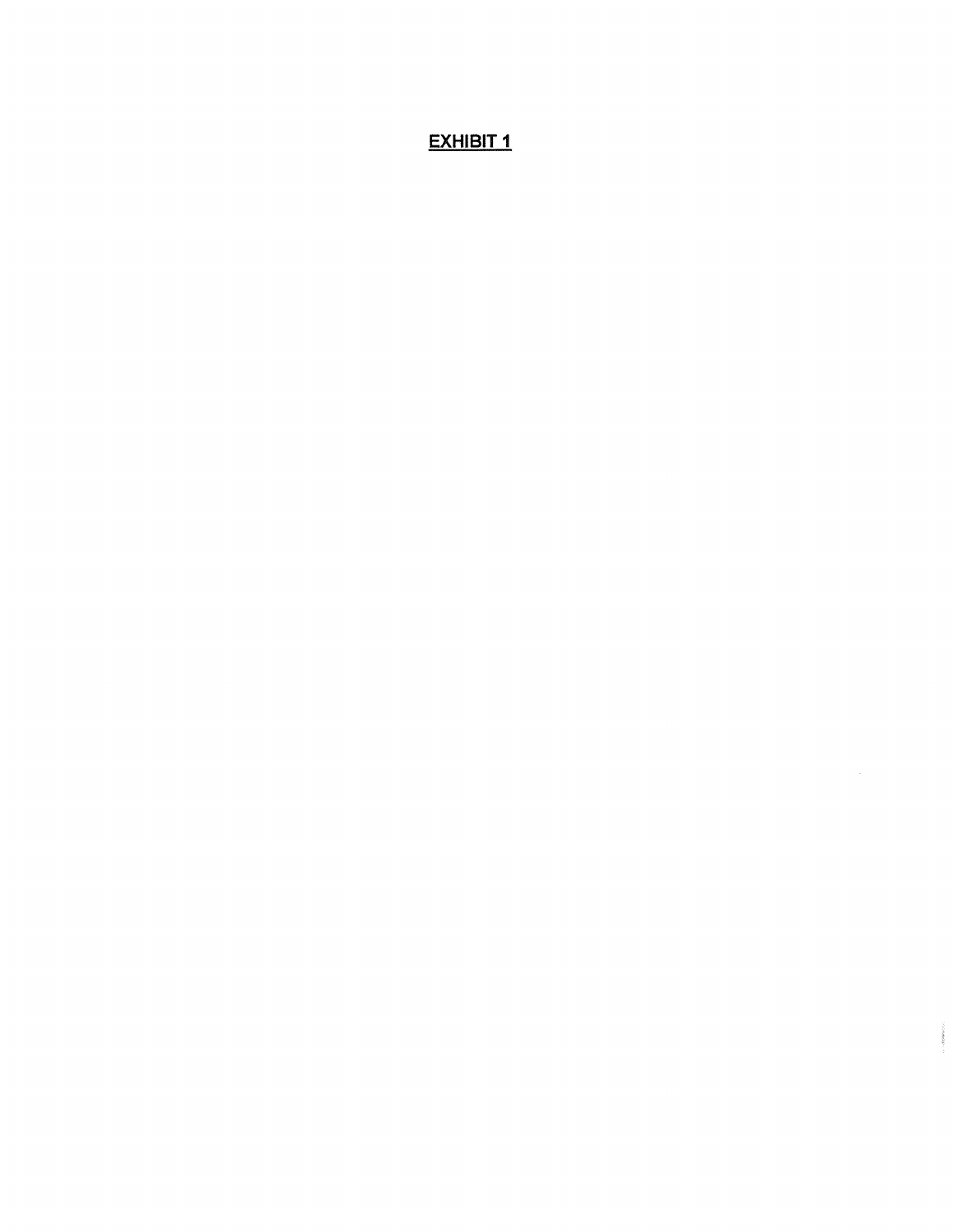| <b>ACCOUNT</b> | <b>ACCOUNT NAME</b>                   | <b>UNITS</b> | <b>UNIT</b> | <b>ITEM ANNUAL</b> | <b>ANNUAL</b>  |
|----------------|---------------------------------------|--------------|-------------|--------------------|----------------|
| NO#            |                                       |              | <b>COST</b> | <b>TOTAL</b>       | <b>BUDGET</b>  |
| 01-511100      | <b>O&amp;M PAYMENTS- GOVERNMENTAL</b> |              |             |                    | 122,269,930.77 |
|                | May 2019 - April 2020<br>\$4.97       | 97.6         | 24601596    | 122,269,930.77     |                |
| 01-511200      | <b>O&amp;M PAYMENTS- PRIVATE</b>      |              |             |                    | 3,006,637.64   |
|                | May 2019 - April 2020<br>\$4.97       | 2.4          | 604957      | 3,006,637.64       |                |
| 01-512100      | <b>FIXED COST PAYMENTS- GOVT</b>      |              |             |                    | 0.00           |
|                | <b>Funded by Sales Tax</b>            |              |             | 0.00               |                |
| 01-512200      | FIXED COST PAYMENTS-PRIVATE           |              |             |                    | 0.00           |
|                | <b>Funded by Sales Tax</b>            |              |             | 0.00               |                |
| 01-513100      | <b>SUBSEQUENT CUSTOMER - GOVT</b>     |              |             |                    | 2,275,274.88   |
|                | Winfield                              |              |             | 100,408.80         |                |
|                | Oakbrook Terrace                      |              |             | 31,708.44          |                |
|                | Du Page County                        |              |             | 212,039.76         |                |
|                | <b>Bartlett</b>                       |              |             | 1,931,117.88       |                |
| 01-513200      | <b>SUBSEQUENT CUSTOMER - PRIVATE</b>  |              |             |                    | 509,465.28     |
|                | <b>IAWC</b>                           |              |             | 346,892.40         |                |
|                | Argonne Labs                          |              |             | 162,572.88         |                |
| 01-514100      | <b>EMERGENCY WATER SERVICE- GOVT</b>  |              |             |                    | 20,725.00      |
|                | <b>Annual Fee</b>                     | 1            | 8,300.00    | 8,300.00           |                |
|                | Water Use                             | 2500         | 4.97        | 12,425.00          |                |
| 01-514200      | <b>EMERGENCY WATER SERVICE</b>        |              |             |                    | 0.00           |
| 01-520000      | <b>PROPERTY TAX</b>                   |              |             |                    | 0.00           |
| 01-530000      | <b>SALES TAX</b>                      |              |             |                    |                |
| 01-530010      | <b>SALES TAXES - WATER REVENUE</b>    |              |             |                    | 0.00           |
|                | All receipts until budget met         |              |             |                    |                |
| 01-530030      | <b>WATER FUND - GENERAL</b>           |              |             |                    | 0.00           |
|                | <b>Remaining Receipts until FYE</b>   |              |             |                    |                |
| 01-540000      | <b>RENTAL INCOME</b>                  |              |             |                    | 0.00           |
| 01-581000      | <b>INVESTMENT INCOME</b>              |              |             |                    | 700,000.00     |
| 01-582000      | <b>INTEREST INCOME</b>                |              |             |                    | 757,000.00     |
| 01-590000      | <b>OTHER INCOME</b>                   |              |             |                    | 0.00           |
| 01-590100      | <b>SALE OF EQUIPMENT</b>              |              |             |                    | 0.00           |
| 01-592000      | <b>CONTRIBUTIONS</b>                  |              |             |                    | 0.00           |

| <b>PAGE TOTAL</b>     | 129,539,033.57             |
|-----------------------|----------------------------|
| <b>TOTAL REVENUES</b> | 129,539,033.57<br>(Credit) |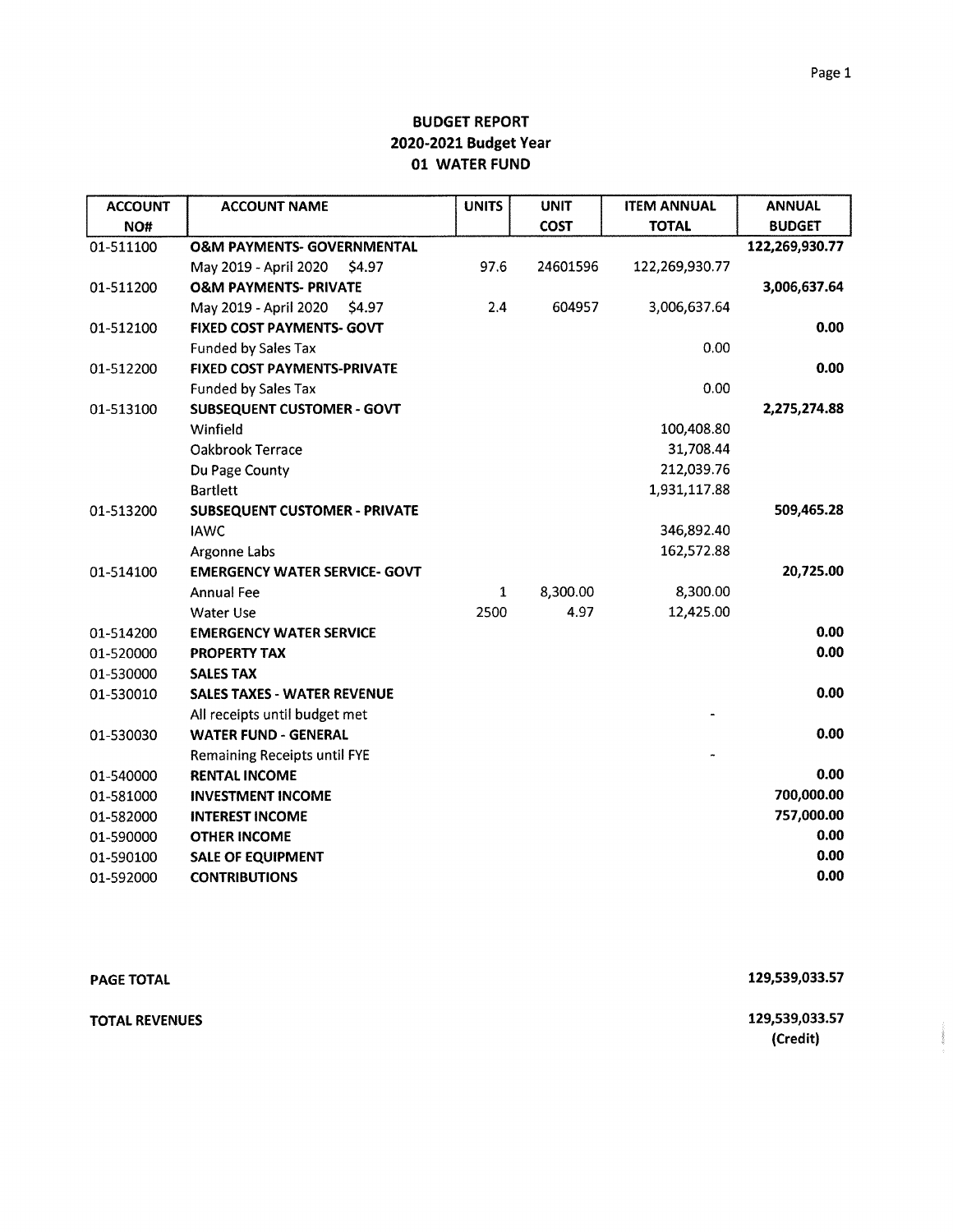| <b>ACCOUNT</b> | <b>ACCOUNT NAME</b>                | <b>UNITS</b> | <b>UNIT</b>    | <b>ITEM ANNUAL</b> | <b>ANNUAL</b> |
|----------------|------------------------------------|--------------|----------------|--------------------|---------------|
| NO#            |                                    |              | <b>COST</b>    | <b>TOTAL</b>       | <b>BUDGET</b> |
| 01-60-611100   | <b>ADMIN SALARIES</b>              |              |                |                    | 1,698,400.00  |
|                | Administration                     |              | 1 1,673,000.00 | 1,673,000.00       |               |
|                | Treasurer                          | 12           | 1,666.67       | 20,000.00          |               |
|                | Commissioner                       | 9            | 600.00         | 5,400.00           |               |
| 01-60-611200   | <b>OPERATIONS SALARIES</b>         |              |                |                    | 1,955,000.00  |
|                | <b>Operations Department</b>       | $\mathbf{1}$ | 772,500.00     | 772,500.00         |               |
|                | <b>Pipeline Department</b>         | $\mathbf 1$  | 617,000.00     | 617,000.00         |               |
|                | Instrum/Remote Fac Dept            | $\mathbf{1}$ | 565,500.00     | 565,500.00         |               |
| 01-60-611300   | <b>SUMMER INTERNS</b>              |              |                |                    | 40,000.00     |
|                | <b>Interns</b>                     | 4            | 10,000.00      | 40,000.00          |               |
| 01-60-611600   | <b>ADMIN OVERTIME</b>              |              |                |                    | 7,400.00      |
|                | less than 1% of Admin Employees    | 1            | 7,400.00       | 7,400.00           |               |
| 01-60-611700   | <b>OPERATIONS OVERTIME</b>         |              |                |                    | 215,050.00    |
|                | 11% of Oper Payroll                | 1            | 215,050.00     | 215,050.00         |               |
| 01-60-612100   | <b>PENSION</b>                     |              |                |                    | 474,109.50    |
|                | 2021 IMRF Rate Estimate 7.0%       |              |                | 274,109.50         |               |
|                | <b>Retiree Costs</b>               |              |                | 200,000.00         |               |
| 01-60-612200   | <b>MEDICAL/LIFE BENEFITS</b>       |              |                |                    | 855,104.00    |
|                | <b>Blue Cross Blue Shield</b>      | 8            | 59,700.00      | 477,600.00         |               |
|                | 15% Increase for 2021              | 4            | 68,655.00      | 274,620.00         |               |
|                | Metlife Dental/Vision              | 8            | 5,600.00       | 44,800.00          |               |
|                | 15% Increase for 2021              | 4            | 6,440.00       | 25,760.00          |               |
|                | Principle Life & ADD               | 8            | 1,800.00       | 14,400.00          |               |
|                | 10% Increase for 2021              | 4            | 1,890.00       | 7,560.00           |               |
|                | <b>Healthiest You</b>              | 12           | 350.00         | 4,200.00           |               |
|                | <b>Envision Healthcare</b>         | 12           | 60.00          | 720.00             |               |
|                | <b>Employee Contribution 20%</b>   |              |                | (164, 556.00)      |               |
|                | <b>Employer H.S.A Contribution</b> | 1            | 170,000.00     | 170,000.00         |               |
| 01-60-612300   | <b>FEDERAL PAYROLL TAXES</b>       |              |                |                    | 299,562.53    |
|                | Social Security                    |              |                | 242,782.70         |               |
|                | Medicare                           |              |                | 56,779.83          |               |
| 01-60-612800   | <b>STATE UNEMPLOYMENT</b>          |              |                |                    | 13,780.00     |
|                | Illinois Estimated 2.65% for 2019  |              |                | 13,780.00          |               |
| 01-60-613100   | <b>TRAVEL</b>                      |              |                |                    | 10,800.00     |
|                | <b>GM Auto Allowance</b>           | 12           | 500.00         | 6,000.00           |               |
|                | <b>ISTHA Tolls</b>                 | 12           | 300.00         | 3,600.00           |               |
|                | Parking                            | 12           | 50.00          | 600.00             |               |
|                | <b>Non Commission Vehicles</b>     |              |                | 600.00             |               |

 $\frac{1}{2}$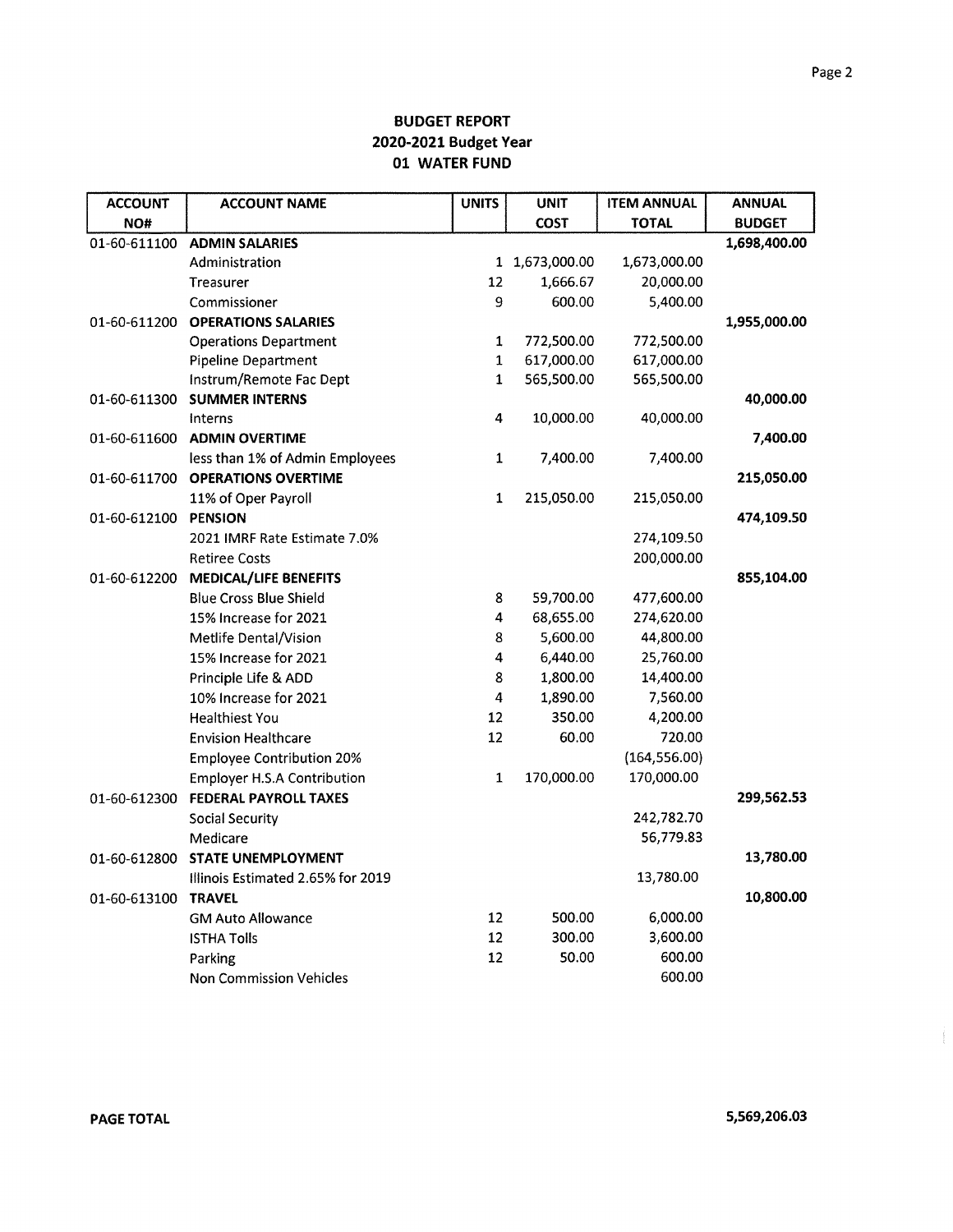| <b>ACCOUNT</b> | <b>ACCOUNT NAME</b>                      | <b>UNITS</b>              | <b>UNIT</b> | <b>ITEM ANNUAL</b> | <b>ANNUAL</b> |
|----------------|------------------------------------------|---------------------------|-------------|--------------------|---------------|
| NO#            |                                          |                           | <b>COST</b> | <b>TOTAL</b>       | <b>BUDGET</b> |
| 01-60-613200   | <b>TRAINING</b>                          |                           |             |                    | 55,050.00     |
|                | <b>Instrumentation Classes</b>           | 8                         | 250.00      | 2,000.00           |               |
|                | <b>Admin Training</b>                    | 10                        | 350.00      | 3,500.00           |               |
|                | <b>O&amp;M Classes</b>                   | 12                        | 250.00      | 3,000.00           |               |
|                | <b>Infor Training</b>                    | 3                         | 5,000.00    | 15,000.00          |               |
|                | Mgr/Supv Training                        | 5                         | 1,000.00    | 5,000.00           |               |
|                | Sharepoint                               | 1                         | 1,800.00    | 1,800.00           |               |
|                | <b>Electrical/GIS Training</b>           | $10\,$                    | 650.00      | 6,500.00           |               |
|                | Hach Lab Training                        | 1                         | 2,000.00    | 2,000.00           |               |
|                | <b>Incode Training</b>                   | 1                         | 2,000.00    | 2,000.00           |               |
|                | <b>Operator/Pipeline Training</b>        | 4                         | 500.00      | 2,000.00           |               |
|                | Webinars                                 | 5                         | 250.00      | 1,250.00           |               |
|                | <b>NACE Training</b>                     | 1                         | 2,400.00    | 2,400.00           |               |
|                | Underground Storage Tank                 | $\overline{c}$            | 800.00      | 1,600.00           |               |
|                | <b>Cyber Security Awareness</b>          | 1                         | 5,000.00    | 5,000.00           |               |
|                | <b>AUTOCAD</b>                           | 1                         | 2,000.00    | 2,000.00           |               |
| 01-60-613301   | <b>CONFERENCES</b>                       |                           |             |                    | 48,400.00     |
|                | <b>AMWA Conference</b>                   | 1                         | 3,000.00    | 3,000.00           |               |
|                | AWWA ACE (Orlando)                       | 3                         | 3,000.00    | 9,000.00           |               |
|                | Misc Conference                          | 3                         | 2,500.00    | 7,500.00           |               |
|                | <b>ILGISA Conference</b>                 | $\overline{2}$            | 300.00      | 600.00             |               |
|                | <b>ISAWWA Annual Mtg</b>                 | 6                         | 1,200.00    | 7,200.00           |               |
|                | <b>IRTHNET User Conference</b>           | $\mathbf 2$               | 2,000.00    | 4,000.00           |               |
|                | <b>Facilities Management</b>             | 1                         | 2,000.00    | 2,000.00           |               |
|                | <b>National Safety Conference</b>        | $\overline{2}$            | 2,500.00    | 5,000.00           |               |
|                | <b>ILGFOA Conference</b>                 | 1                         | 1,500.00    | 1,500.00           |               |
|                | <b>IPSI Conference</b>                   | 4                         | 1,400.00    | 5,600.00           |               |
|                | <b>ESRI User Conference</b>              | 1                         | 3,000.00    | 3,000.00           |               |
| 01-60-613302   | <b>TUITION REIMBURSEMENT</b>             |                           |             |                    | 25,000.00     |
|                | <b>Tuition Reimbursement</b>             | 5                         | 5,000.00    | 25,000.00          |               |
| 01-60-619100   | <b>OTHER PERSONNEL COSTS</b>             |                           |             |                    | 26,300.00     |
|                | <b>Annual Physicals</b>                  | 30                        | 300.00      | 9,000.00           |               |
|                | Pre-employment Physicals                 | 3                         | 400.00      | 1,200.00           |               |
|                | <b>Employment Ads</b>                    | $\ensuremath{\mathsf{3}}$ | 2,500.00    | 7,500.00           |               |
|                | <b>Background Checking</b>               | 10                        | 500.00      | 5,000.00           |               |
|                | <b>Employee Assistance</b>               | 12                        | 150.00      | 1,800.00           |               |
|                | <b>Security at Commission Mtg</b>        | 12                        | 150.00      | 1,800.00           |               |
| 01-60-621000   | <b>WATER CONSERVATION PROGRAM</b>        |                           |             |                    | 101,000.00    |
|                | <b>Resources</b>                         | 1                         | 100,000.00  | 100,000.00         |               |
|                | Consulting                               | $\mathbf 1$               | 1,000.00    | 1,000.00           |               |
| 01-60-623300   | <b>INVESTMENT FEES &amp; BANK CHARGE</b> |                           |             |                    | 121,200.00    |
|                | <b>Investment Fees</b>                   | $\mathbf 1$               | 120,000.00  | 120,000.00         |               |
|                | <b>Banking Fees</b>                      | $12\,$                    | 100.00      | 1,200.00           |               |

 $\frac{1}{2}$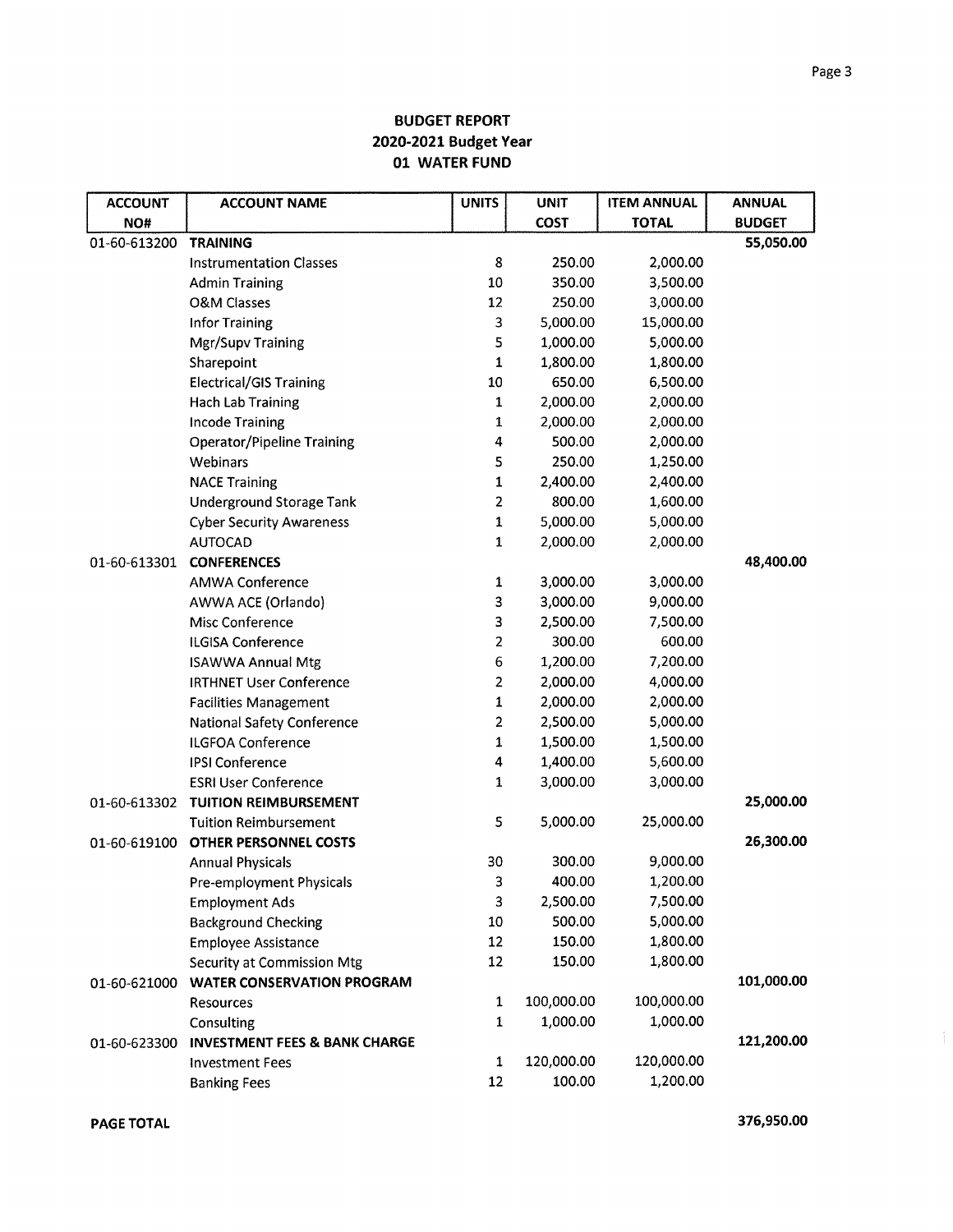| <b>ACCOUNT</b> | <b>ACCOUNT NAME</b>                 | <b>UNITS</b>   | <b>UNIT</b> | <b>ITEM ANNUAL</b> | <b>ANNUAL</b> |
|----------------|-------------------------------------|----------------|-------------|--------------------|---------------|
| NO#            |                                     |                | <b>COST</b> | <b>TOTAL</b>       | <b>BUDGET</b> |
| 01-60-625100   | <b>LEGAL SERVICES- GENERAL</b>      |                |             |                    | 90,000.00     |
|                | General                             | $\mathbf{1}$   | 65,000.00   | 65,000.00          |               |
|                | Litigation                          | $\mathbf{1}$   | 25,000.00   | 25,000.00          |               |
| 01-60-625200   | <b>BOND COUNSEL</b>                 |                |             |                    | 0.00          |
|                | Certificate of Debt                 | 1              | 0.00        | 0.00               |               |
| 01-60-625300   | <b>LEGAL SERVICES- SPECIAL</b>      |                |             |                    | 50,000.00     |
|                | As Required                         | 1              | 50,000.00   | 50,000.00          |               |
| 01-60-625800   | <b>LEGAL NOTICES</b>                |                |             |                    | 37,500.00     |
|                | <b>Admin Legal Notices</b>          | $\mathbf 1$    | 8,500.00    | 8,500.00           |               |
|                | <b>Project Legal Notices</b>        | 10             | 1,200.00    | 12,000.00          |               |
|                | <b>Operations Legal Notices</b>     | 4              | 2,000.00    | 8,000.00           |               |
|                | <b>Treasurers Report</b>            | 1              | 8,000.00    | 8,000.00           |               |
|                | <b>HR Notices</b>                   | $\overline{2}$ | 500.00      | 1,000.00           |               |
| 01-60-625900   | <b>OTHER LEGAL SERVICES</b>         |                |             |                    | 0.00          |
| 01-60-626000   | <b>AUDIT SERVICES</b>               |                |             |                    | 31,000.00     |
|                | Audit FY 2020                       | $\mathbf 1$    | 31,000.00   | 31,000.00          |               |
| 01-60-628000   | <b>CONSULTING SERVICES</b>          |                |             |                    | 240,700.00    |
|                | <b>Network Consultants</b>          | $\mathbf 1$    | 40,000.00   | 40,000.00          |               |
|                | Incode Finance Programming          | $\mathbf{1}$   | 5,000.00    | 5,000.00           |               |
|                | <b>Unidentified Services</b>        | $\mathbf 1$    | 60,000.00   | 60,000.00          |               |
|                | Application Develop.                | 1              | 30,000.00   | 30,000.00          |               |
|                | <b>Electrical Supply Consult</b>    | 1              | 5,000.00    | 5,000.00           |               |
|                | <b>Stand Operating Procedures</b>   | 1              | 3,000.00    | 3,000.00           |               |
|                | <b>Document Management</b>          | $\mathbf 1$    | 5,000.00    | 5,000.00           |               |
|                | <b>Engineering Consult</b>          | $\mathbf{1}$   | 70,000.00   | 70,000.00          |               |
|                | <b>HR Consultants</b>               | $\mathbf 1$    | 20,000.00   | 20,000.00          |               |
|                | <b>Actuarial Consultant</b>         | 1              | 2,700.00    | 2,700.00           |               |
| 01-60-629000   | <b>CONTRACTUAL SERVICES</b>         |                |             |                    | 829,220.00    |
|                | <b>Accounting Service</b>           | 12             | 6,000.00    | 72,000.00          |               |
|                | Annual UPS Maintenance              | 1              | 7,000.00    | 7,000.00           |               |
|                | <b>IRTHNET Service / Storage</b>    | 1              | 20,200.00   | 20,200.00          |               |
|                | <b>Custodial Service</b>            | 12             | 2,500.00    | 30,000.00          |               |
|                | Landscaping Services                | 7              | 5,000.00    | 35,000.00          |               |
|                | <b>Landscape Conversion</b>         | $\mathbf 1$    | 13,000.00   | 13,000.00          |               |
|                | <b>Window Cleaning Service</b>      | 12             | 1,000.00    | 12,000.00          |               |
|                | <b>Elevator Service Contract</b>    | 12             | 200.00      | 2,400.00           |               |
|                | Fire Alarm Panel Service            | 12             | 1,300.00    | 15,600.00          |               |
|                | <b>Exterminator Service</b>         | 12             | 200.00      | 2,400.00           |               |
|                | <b>Refuse Service</b>               | 12             | 700.00      | 8,400.00           |               |
|                | <b>Floor Mat Service</b>            | 12             | 600.00      | 7,200.00           |               |
|                | Server Hardware Agreement           | 1              | 3,000.00    | 3,000.00           |               |
|                | <b>Temporary Personnel Services</b> | 1              | 30,000.00   | 30,000.00          |               |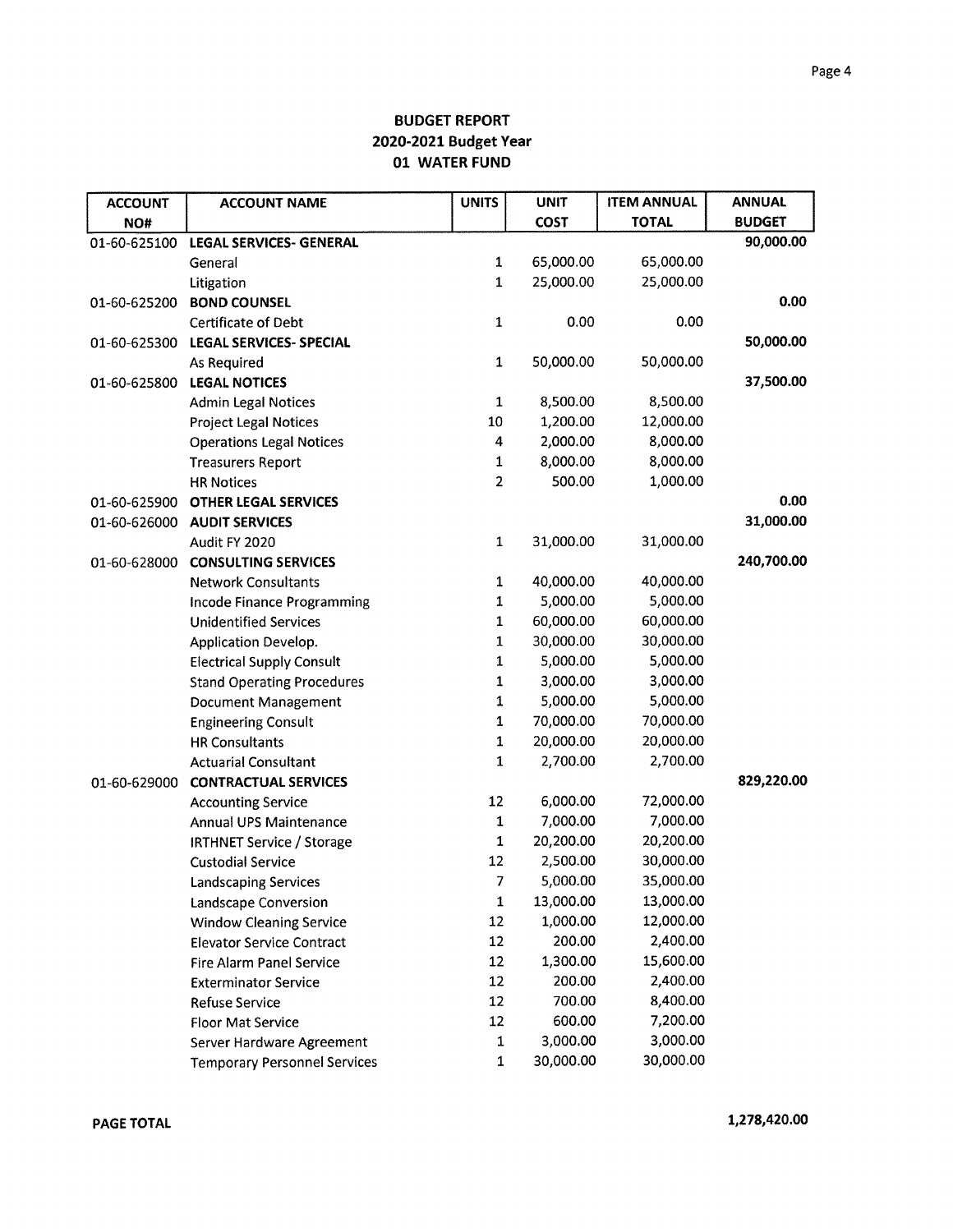| <b>ACCOUNT</b> | <b>ACCOUNT NAME</b>                       | <b>UNITS</b> | <b>UNIT</b> | <b>ITEM ANNUAL</b> | <b>ANNUAL</b> |
|----------------|-------------------------------------------|--------------|-------------|--------------------|---------------|
| NO#            |                                           |              | <b>COST</b> | <b>TOTAL</b>       | <b>BUDGET</b> |
| 01-60-629000   | <b>CONTRACTUAL SERVICES (CONT.)</b>       |              |             |                    |               |
|                | <b>Network Support/Monitoring</b>         | 12           | 8,000.00    | 96,000.00          |               |
|                | <b>HVAC Service and Controls Contract</b> | $\mathbf 1$  | 15,000.00   | 15,000.00          |               |
|                | <b>Overhead Door Service Contract</b>     | $\mathbf{1}$ | 7,000.00    | 7,000.00           |               |
|                | dpwc.org Web Hosting                      | 12           | 60.00       | 720.00             |               |
|                | <b>Annual Freq Protection</b>             | 1            | 500.00      | 500.00             |               |
|                | <b>HSQ Maintenance Contract</b>           | 1            | 12,000.00   | 12,000.00          |               |
|                | <b>Corrosion Protection</b>               | 1            | 150,000.00  | 150,000.00         |               |
|                | Cloud Backup Service                      | 1            | 35,000.00   | 35,000.00          |               |
|                | <b>Hach Maintenance</b>                   | 1            | 7,500.00    | 7,500.00           |               |
|                | <b>Terrazzo Floor Maintenance</b>         | 1            | 20,000.00   | 20,000.00          |               |
|                | Generator Service and PM                  | 12           | 1,000.00    | 12,000.00          |               |
|                | <b>Email Threat Protection</b>            | $\mathbf 1$  | 4,500.00    | 4,500.00           |               |
|                | <b>GPS Vehicle Tracking</b>               | 12           | 400.00      | 4,800.00           |               |
|                | <b>Rating Agency Annual Fees</b>          | $\mathbf{1}$ | 4,000.00    | 4,000.00           |               |
|                | <b>Comprehensive IT Security</b>          | 1            | 160,000.00  | 160,000.00         |               |
|                | <b>Email Archiving Service</b>            | 1            | 30,000.00   | 30,000.00          |               |
|                | Telephone System Maintenance (3 yr)       | 1            | 12,000.00   | 12,000.00          |               |
| 01-60-641100   | <b>GENERAL LIABILITY INSURANCE</b>        |              |             |                    | 56,000.00     |
|                | <b>General Liability</b>                  | 1            | 35,000.00   | 35,000.00          |               |
|                | <b>UST</b>                                | 1            | 5,000.00    | 5,000.00           |               |
|                | Crime                                     | ${\bf 1}$    | 4,000.00    | 4,000.00           |               |
|                | Pollution (1/3 of Premium)                | 1            | 12,000.00   | 12,000.00          |               |
| 01-60-641200   | PUBLIC OFFICIAL LIABILITY                 |              |             |                    | 23,300.00     |
|                | <b>Treasurer's Bond</b>                   | $\mathbf{1}$ | 5,300.00    | 5,300.00           |               |
|                | General Manager's Bond                    | $\mathbf 1$  | 15,000.00   | 15,000.00          |               |
|                | Commissioners' Bond                       | $\mathbf{1}$ | 3,000.00    | 3,000.00           |               |
| 01-60-641500   | <b>WORKER'S COMPENSATION</b>              |              |             |                    | 115,000.00    |
|                | Illinois Public Risk Fund                 | $\mathbf{1}$ | 115,000.00  | 115,000.00         |               |
| 01-60-641600   | <b>EXCESS LIABILITY COVERAGE</b>          |              |             |                    | 35,000.00     |
|                | Umbrella                                  | $\mathbf{1}$ | 35,000.00   | 35,000.00          |               |
| 01-60-642100   | <b>PROPERTY INSURANCE</b>                 |              |             |                    | 386,000.00    |
|                | Property                                  | $\mathbf 1$  | 350,000.00  | 350,000.00         |               |
|                | <b>Insurance Fees</b>                     | $\mathbf{1}$ | 36,000.00   | 36,000.00          |               |
| 01-60-642200   | <b>AUTOMOBILE INSURANCE</b>               |              |             |                    | 20,000.00     |
|                | Auto Insurance                            | 1            | 20,000.00   | 20,000.00          |               |
| 01-60-649100   | SELF INSURANCE PROPERTY                   |              |             |                    | 50,000.00     |
|                | Above & Below Ground 1 Incident           | 1            | 50,000.00   | 50,000.00          |               |
| 01-60-651200   | <b>GENERATOR DIESEL FUEL</b>              |              |             |                    | 112,500.00    |
|                | Diesel Fuel                               | 25,000       | 4.50        | 112,500.00         |               |
| 01-60-651300   | <b>NATURAL GAS</b>                        |              |             |                    | 33,000.00     |
|                | <b>Natural Gas Service</b>                | 1            | 33,000.00   | 33,000.00          |               |

 $\frac{1}{3}$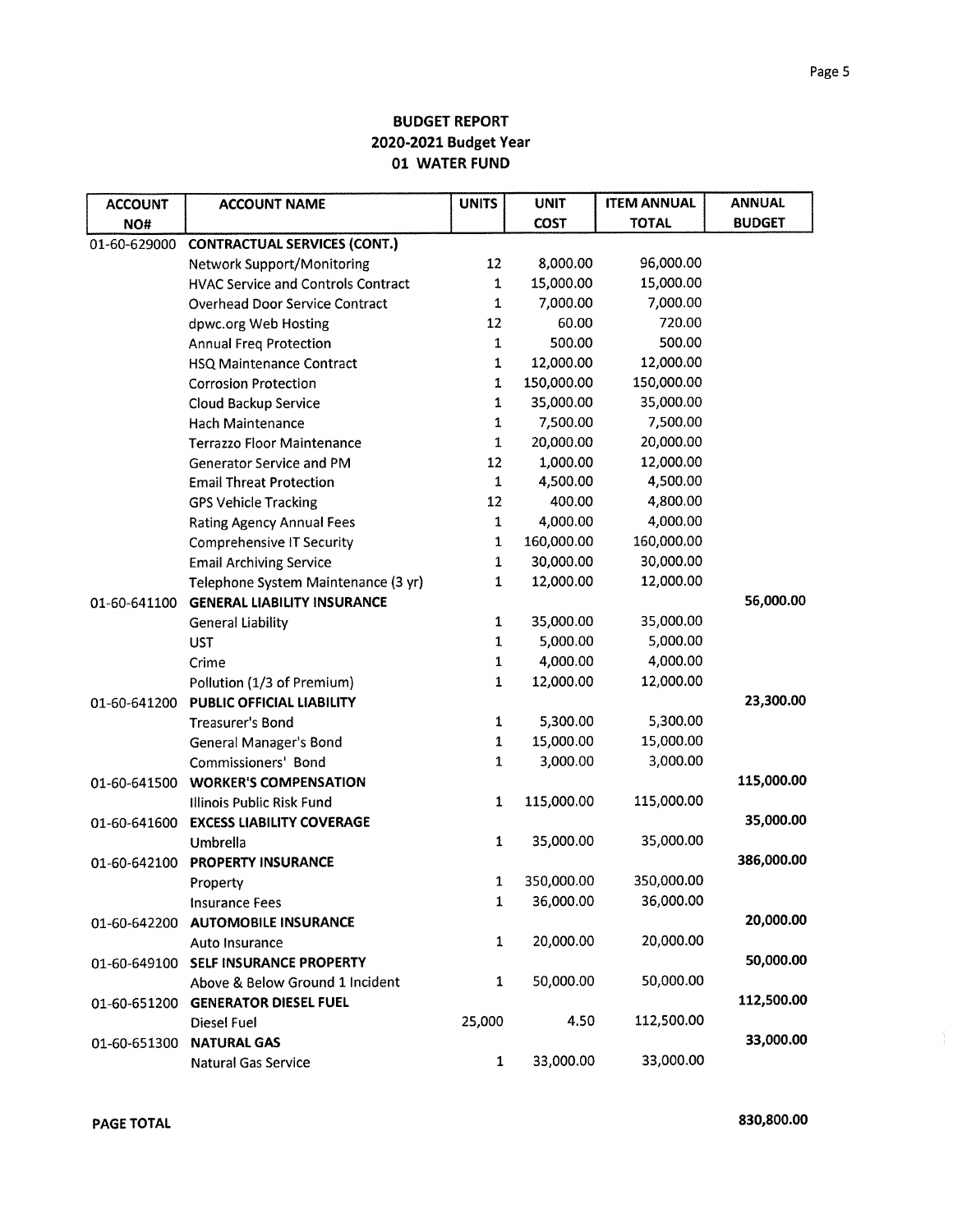| <b>ACCOUNT</b> | <b>ACCOUNT NAME</b>               | <b>UNITS</b>   | <b>UNIT</b> | <b>ITEM ANNUAL</b> | <b>ANNUAL</b> |
|----------------|-----------------------------------|----------------|-------------|--------------------|---------------|
| NO#            |                                   |                | COST        | <b>TOTAL</b>       | <b>BUDGET</b> |
| 01-60-651401   | TELEPHONE, CELL & TELEMETRY       |                |             |                    | 80,680.00     |
|                | MIS - IP Flex                     | 12             | 700.00      | 8,400.00           |               |
|                | <b>POTS Lines</b>                 | 12             | 500.00      | 6,000.00           |               |
|                | ComCast Internet                  | 12             | 360.00      | 4,320.00           |               |
|                | IP Flex Call Plan C               | 12             | 275.00      | 3,300.00           |               |
|                | Ipad Internet Services            | 12             | 750.00      | 9,000.00           |               |
|                | U-Verse Internet                  | 12             | 200.00      | 2,400.00           |               |
|                | <b>AT&amp;T Fiber Internet</b>    | 12             | 300.00      | 3,600.00           |               |
|                | Cellular Service                  | 12             | 3,000.00    | 36,000.00          |               |
|                | Cellular RTU Charge               | 12             | 180.00      | 2,160.00           |               |
|                | Phones and supplies               | $\mathbf 1$    | 3,000.00    | 3,000.00           |               |
|                | Beacon Endpoint Annual Cellular   | 1              | 2,500.00    | 2,500.00           |               |
| 01-60-651403   | <b>RADIOS</b>                     |                |             |                    | 15,600.00     |
|                | STARCOM21                         | 12             | 1,300.00    | 15,600.00          |               |
| 01-60-651404   | <b>REPAIRS &amp; EQUIPMENT</b>    |                |             |                    | 3,000.00      |
|                | Cellular Repair                   | 1              | 1,000.00    | 1,000.00           |               |
|                | Vehicle Radio Removal/Replacement | 1              | 800.00      | 800.00             |               |
|                | Radio Maintenance                 | 12             | 100.00      | 1,200.00           |               |
| 01-60-652100   | <b>OFFICE SUPPLIES</b>            |                |             |                    | 29,220.00     |
|                | <b>General Office Supplies</b>    | 12             | 2,210.00    | 26,520.00          |               |
|                | Print supplies                    | $\overline{2}$ | 600.00      | 1,200.00           |               |
|                | <b>Check Stock</b>                | 1              | 500.00      | 500.00             |               |
|                | Printer & Plotter Paper           | 1              | 1,000.00    | 1,000.00           |               |
| 01-60-652200   | <b>BOOKS &amp; PUBLICATIONS</b>   |                |             |                    | 12,621.00     |
|                | <b>Blue Book Subscription</b>     | $\mathbf 1$    | 1,650.00    | 1,650.00           |               |
|                | <b>Training References</b>        | 1              | 3,500.00    | 3,500.00           |               |
|                | <b>Standards &amp; References</b> | $\mathbf{1}$   | 6,000.00    | 6,000.00           |               |
|                | <b>Eng News Record</b>            | 1              | 90.00       | 90.00              |               |
|                | Best's Key Rating Guide           | 1              | 165.00      | 165.00             |               |
|                | Rothstein OSHA Law                | 1              | 116.00      | 116.00             |               |
|                | <b>GIS Books</b>                  | 1              | 100.00      | 100.00             |               |
|                | HR & Employment References        | 1              | 1,000.00    | 1,000.00           |               |
| 01-60-653100   | PRINTING- GENERAL                 |                |             |                    | 5,650.00      |
|                | Large Print Jobs                  | 1              | 750.00      | 750.00             |               |
|                | Photos                            | $\mathbf 1$    | 500.00      | 500.00             |               |
|                | Letterhead                        | 1              | 800.00      | 800.00             |               |
|                | Forms                             | $\mathbf{1}$   | 200.00      | 200.00             |               |
|                | <b>Business Cards</b>             | 4              | 100.00      | 400.00             |               |
|                | <b>Construction Plan Printing</b> | $\mathbf 1$    | 1,000.00    | 1,000.00           |               |
|                | <b>Printing &amp; Mounting</b>    | $\mathbf{1}$   | 2,000.00    | 2,000.00           |               |

 $\overline{\mathcal{C}}$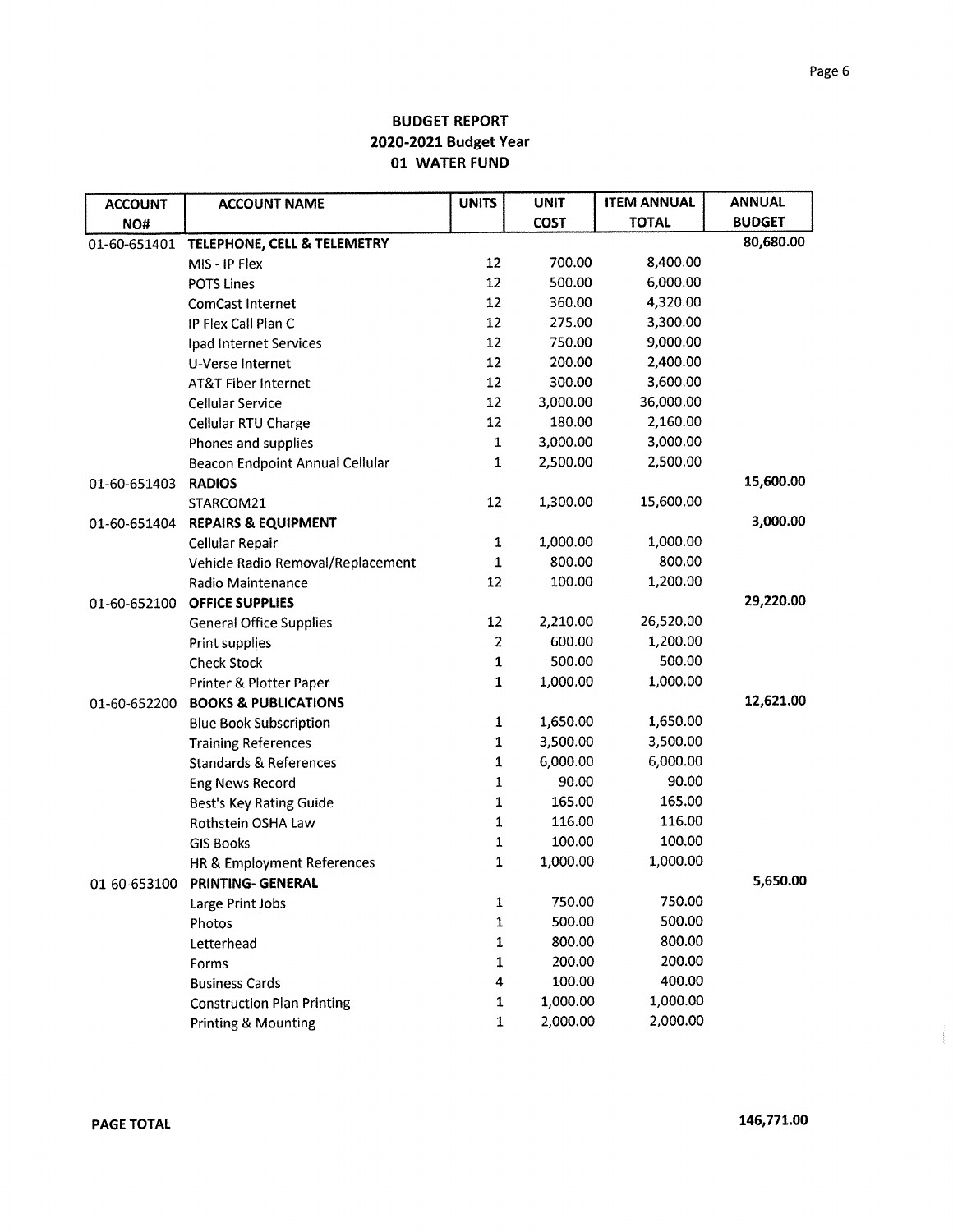| <b>ACCOUNT</b> | <b>ACCOUNT NAME</b>                           | <b>UNITS</b>   | <b>UNIT</b> | <b>ITEM ANNUAL</b> | <b>ANNUAL</b> |
|----------------|-----------------------------------------------|----------------|-------------|--------------------|---------------|
| NO#            |                                               |                | <b>COST</b> | <b>TOTAL</b>       | <b>BUDGET</b> |
| 01-60-653200   | <b>POSTAGE &amp; DELIVERY</b>                 |                |             |                    | 6,600.00      |
|                | <b>US Postal Service</b>                      | 12             | 200.00      | 2,400.00           |               |
|                | <b>Overnight Service Board</b>                | 12             | 100.00      | 1,200.00           |               |
|                | <b>Overnight Delivery Misc</b>                | 10             | 300.00      | 3,000.00           |               |
| 01-60-654000   | <b>PROFESSIONAL DUES</b>                      |                |             |                    | 24,605.00     |
|                | NACE Dues (2 yrs)                             | 4              | 250.00      | 1,000.00           |               |
|                | <b>Operators License</b>                      | 12             | 40.00       | 480.00             |               |
|                | <b>ISA Membership Dues</b>                    | 4              | 250.00      | 1,000.00           |               |
|                | <b>GFOA Dues</b>                              | 1              | 250.00      | 250.00             |               |
|                | IL GFOA Dues                                  | 1              | 500.00      | 500.00             |               |
|                | <b>AWWA &amp; AMWA Commission Dues</b>        | 1              | 15,000.00   | 15,000.00          |               |
|                | <b>AWWA Research Fund</b>                     | 1              | 2,500.00    | 2,500.00           |               |
|                | Mid Central Water Works                       | $\overline{2}$ | 125.00      | 250.00             |               |
|                | ILGISA Membership Dues                        | $\mathbf{1}$   | 100.00      | 100.00             |               |
|                | Alliance for Water Efficiency                 | $\mathbf{1}$   | 3,200.00    | 3,200.00           |               |
|                | Membership IFMA                               | $\mathbf{1}$   | 325.00      | 325.00             |               |
| 01-60-655000   | <b>REPAIRS &amp; MAINT- OFFICE EQUIP</b>      |                |             |                    | 13,620.00     |
|                | <b>Copier Maint</b>                           | 12             | 500.00      | 6,000.00           |               |
|                | <b>Copier Usage</b>                           | 12             | 350.00      | 4,200.00           |               |
|                | Postage Meter Rental                          | 4              | 630.00      | 2,520.00           |               |
|                | <b>Postage Meter Repairs</b>                  | 1              | 900.00      | 900.00             |               |
| 01-60-656000   | <b>REPAIRS &amp; MAINT- BLDGS &amp; GRNDS</b> |                |             |                    | 225,000.00    |
|                | <b>Custodial Supplies</b>                     | $12\,$         | 800.00      | 9,600.00           |               |
|                | <b>Fire Alarm Monitor Service</b>             | $\mathbf 1$    | 1,500.00    | 1,500.00           |               |
|                | Police & Fire Protection                      | $\mathbf 1$    | 63,000.00   | 63,000.00          |               |
|                | <b>City Elevator Inspection</b>               | $\overline{2}$ | 500.00      | 1,000.00           |               |
|                | <b>Building Supplies</b>                      | 12             | 1,500.00    | 18,000.00          |               |
|                | <b>HVAC Systems &amp; Modifications</b>       | $\mathbf 1$    | 10,000.00   | 10,000.00          |               |
|                | Rock Salt & Icemelt                           | $\mathbf{1}$   | 11,000.00   | 11,000.00          |               |
|                | <b>Fire Ext Recharge</b>                      | $\mathbf 1$    | 2,000.00    | 2,000.00           |               |
|                | Quick Response Electrical Work                | $\mathbf 1$    | 40,000.00   | 40,000.00          |               |
|                | <b>Security Syst Maintenance</b>              | $\mathbf 1$    | 30,000.00   | 30,000.00          |               |
|                | <b>Forklift Truck Repair</b>                  | $\overline{2}$ | 1,200.00    | 2,400.00           |               |
|                | <b>Elevator Repairs</b>                       | $\overline{2}$ | 2,500.00    | 5,000.00           |               |
|                | <b>Underground Storage Testing</b>            | $\mathbf 1$    | 2,500.00    | 2,500.00           |               |
|                | <b>Battery Repair &amp; Service</b>           | 4              | 500.00      | 2,000.00           |               |
|                | <b>Generator Repairs</b>                      | 1              | 10,000.00   | 10,000.00          |               |

 $\frac{1}{2}$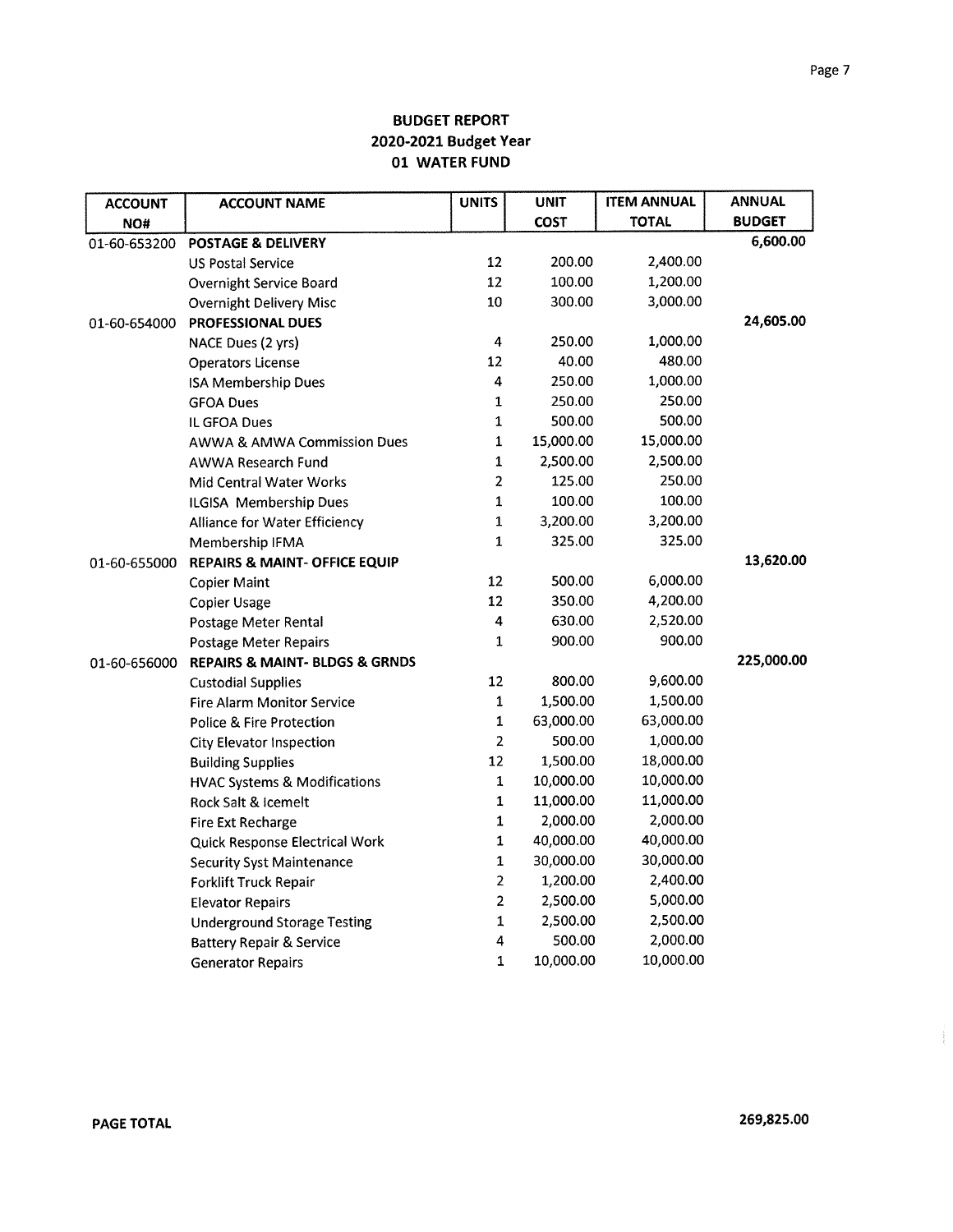| <b>ACCOUNT</b> | <b>ACCOUNT NAME</b>                     | <b>UNITS</b> | <b>UNIT</b>    | <b>ITEM ANNUAL</b> | <b>ANNUAL</b>  |
|----------------|-----------------------------------------|--------------|----------------|--------------------|----------------|
| NO#            |                                         |              | <b>COST</b>    | <b>TOTAL</b>       | <b>BUDGET</b>  |
| 01-60-656000   | REPAIRS & MAINT- BLDGS & GRNDS (CONT.)  |              |                |                    |                |
|                | <b>Aerial Lift Service</b>              | 1            | 2,000.00       | 2,000.00           |                |
|                | Chillers                                | 1            | 10,000.00      | 10,000.00          |                |
|                | <b>Crane Inspections &amp; Repairs</b>  | $\mathbf{1}$ | 5,000.00       | 5,000.00           |                |
| 01-60-658000   | <b>COMPUTER SOFTWARE</b>                |              |                |                    | 45,200.00      |
|                | <b>Network Upgrades</b>                 | 1            | 20,000.00      | 20,000.00          |                |
|                | Misc. GIS software                      | $\mathbf{1}$ | 200.00         | 200.00             |                |
|                | <b>Document Management System</b>       | $\mathbf{1}$ | 20,000.00      | 20,000.00          |                |
|                | Misc Software Programs                  | $\mathbf{1}$ | 5,000.00       | 5,000.00           |                |
| 01-60-659000   | <b>COMPUTER/SOFTWARE MAINTENANCE</b>    |              |                |                    | 126,000.00     |
|                | <b>ESRI Software Maint</b>              | 1            | 10,100.00      | 10,100.00          |                |
|                | Infor 7i Software Maint                 | 1            | 58,000.00      | 58,000.00          |                |
|                | Incode Software                         | 1            | 15,000.00      | 15,000.00          |                |
|                | <b>AUTOCAD License</b>                  | 1            | 1,100.00       | 1,100.00           |                |
|                | Maplogic Layout Manager                 | $\mathbf 1$  | 250.00         | 250.00             |                |
|                | Google SketchUp Pro                     | 1            | 150.00         | 150.00             |                |
|                | Google Earth Pro                        | $\mathbf{1}$ | 400.00         | 400.00             |                |
|                | Misc Hardware and Repairs               | 1            | 6,000.00       | 6,000.00           |                |
|                | Software License Renewals               | $\mathbf 1$  | 20,000.00      | 20,000.00          |                |
|                | Office 365 Government                   | $\mathbf{1}$ | 15,000.00      | 15,000.00          |                |
| 01-60-659100   | OTHER ADMINISTRATIVE EXPENSE            |              |                |                    | 11,100.00      |
|                | <b>Misc Meeting Expenses</b>            | 1            | 3,000.00       | 3,000.00           |                |
|                | <b>Retirement Plaques</b>               | 4            | 200.00         | 800.00             |                |
|                | <b>Scanning Service</b>                 | 1            | 4,000.00       | 4,000.00           |                |
|                | HR Plus Background Checks (Contractors) | 6            | 500.00         | 3,000.00           |                |
|                | <b>Notary Public Renewals</b>           | 3            | 100.00         | 300.00             |                |
| 01-60-661101   | <b>WATER BILLING</b>                    |              |                |                    | 106,023,439.42 |
|                | Water Purchase (May-April) \$4.08       |              | 25,986,137     | 106,023,439.42     |                |
|                |                                         |              |                |                    |                |
| 01-60-661102   | <b>ELECTRICITY</b>                      |              |                |                    | 1,300,000.00   |
|                | <b>LPS Electrical Charges</b>           |              | 1 1,300,000.00 | 1,300,000.00       |                |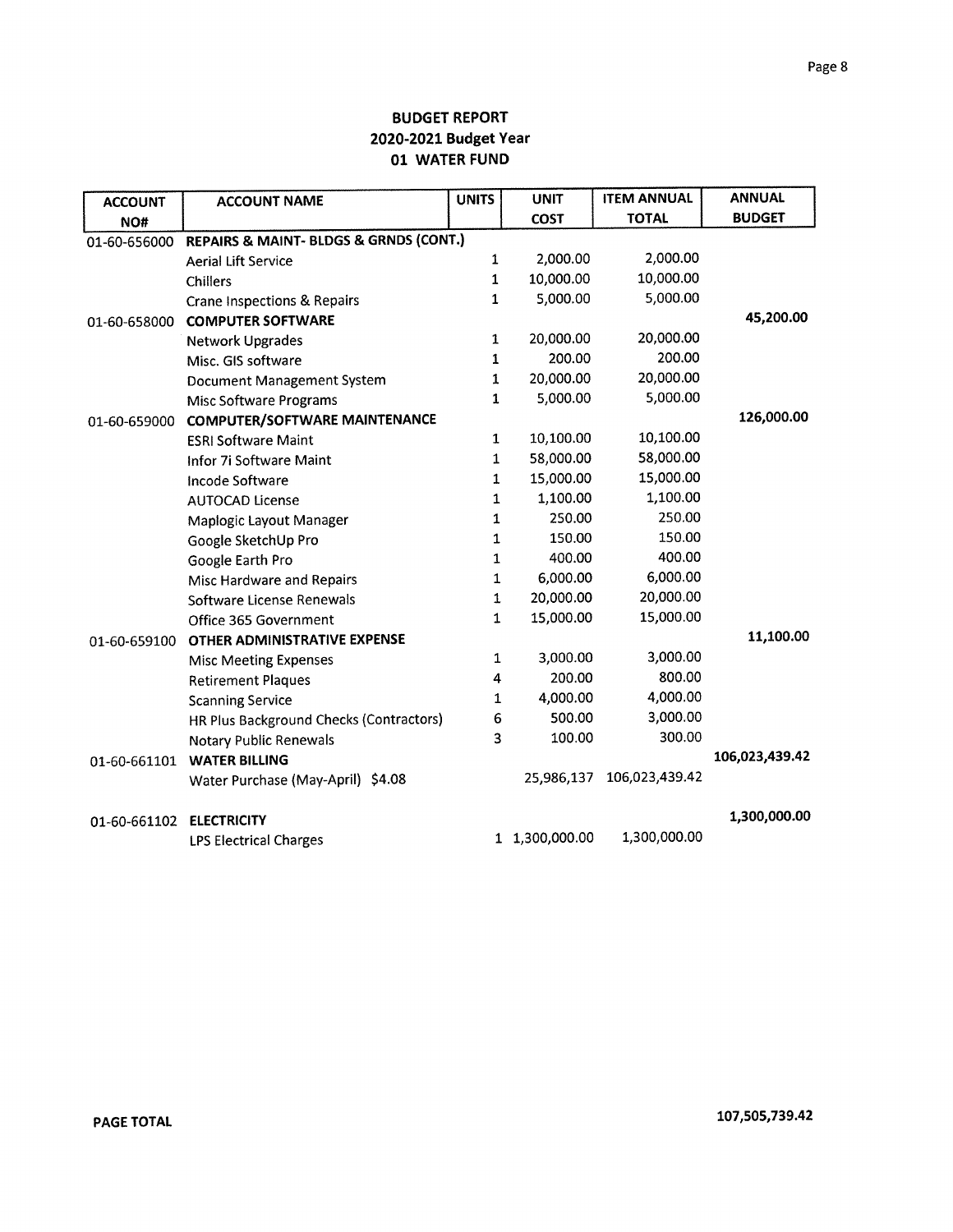| <b>ACCOUNT</b> | <b>ACCOUNT NAME</b>                        | <b>UNITS</b>   | <b>UNIT</b>    | <b>ITEM ANNUAL</b> | <b>ANNUAL</b> |
|----------------|--------------------------------------------|----------------|----------------|--------------------|---------------|
| NO#            |                                            |                | <b>COST</b>    | <b>TOTAL</b>       | <b>BUDGET</b> |
| 01-60-661103   | <b>OPERATIONS &amp; MAINTENANCE</b>        |                |                |                    | 720,000.00    |
|                | LPS 50% O&M Charges                        | 12             | 60,000.00      | 720,000.00         |               |
| 01-60-661104   | <b>MAJOR MAINTENANCE</b>                   |                |                |                    | 150,000.00    |
|                | Misc Projects                              | $\mathbf{1}$   | 100,000.00     | 100,000.00         |               |
|                | <b>SCADA Upgrade</b>                       | $\mathbf 1$    | 50,000.00      | 50,000.00          |               |
| 01-60-661105   | <b>MAJOR MAINTENANCE BILLED</b>            |                |                |                    | 0.00          |
| 01-60-661200   | <b>ELECTRIC- DuPAGE</b>                    |                |                |                    | 0.00          |
| 01-60-661201   | <b>PUMP STATION</b>                        |                |                |                    | 1,900,000.00  |
|                | <b>DPS Electrical Charges</b>              |                | 1 1,900,000.00 | 1,900,000.00       |               |
| 01-60-661202   | METER STATION, ROV, TANK SITE              |                |                |                    | 151,000.00    |
|                | <b>COMED Accts</b>                         | $\mathbf 1$    | 140,000.00     | 140,000.00         |               |
|                | Naper Accts                                | $\mathbf 1$    | 11,000.00      | 11,000.00          |               |
| 01-60-661300   | <b>WATER CHEMICALS</b>                     |                |                |                    | 49,200.00     |
|                | Sodium Hypochorite                         | 12             | 3,750.00       | 45,000.00          |               |
|                | <b>De-Chlor Chemicals</b>                  | 6              | 700.00         | 4,200.00           |               |
| 01-60-661400   | <b>WATER TESTING</b>                       |                |                |                    | 41,000.00     |
|                | Analyzers, Supplies & Equipment            | 1              | 22,000.00      | 22,000.00          |               |
|                | <b>IEPA Lab Testing Program</b>            | $\mathbf{1}$   | 3,000.00       | 3,000.00           |               |
|                | Suburban Lab (Misc)                        | 1              | 6,000.00       | 6,000.00           |               |
|                | <b>HACH Field Analyzers &amp; Supplies</b> | 1              | 10,000.00      | 10,000.00          |               |
| 01-60-661403   | <b>WATER TESTING - COR CONTROL</b>         |                |                |                    | 0.00          |
| 01-60-662000   | PUMP STATION - OPERATING                   |                |                |                    |               |
| 01-60-662100   | <b>PUMPING SERVICES</b>                    |                |                |                    | 187,800.00    |
|                | Highlift Pump Repair                       | $\mathbf{1}$   | 80,000.00      | 80,000.00          |               |
|                | Small Tools / Equipment                    | 12             | 600.00         | 7,200.00           |               |
|                | <b>Electrical Switchgear</b>               | $\mathbf{1}$   | 5,000.00       | 5,000.00           |               |
|                | Valves & Actuators                         | 12             | 300.00         | 3,600.00           |               |
|                | <b>Compressor Repair</b>                   | 3              | 1,500.00       | 4,500.00           |               |
|                | <b>Electrical Supplies</b>                 | 12             | 450.00         | 5,400.00           |               |
|                | <b>Pumps Footing/Sump</b>                  | 12             | 400.00         | 4,800.00           |               |
|                | Oil/Lubricants                             | 12             | 300.00         | 3,600.00           |               |
|                | Chlorine Feed Sys Repair                   | 2              | 2,500.00       | 5,000.00           |               |
|                | <b>Backflow Preventor Service</b>          | 1              | 5,000.00       | 5,000.00           |               |
|                | <b>Thermoscaning Service</b>               | $\mathbf 1$    | 3,500.00       | 3,500.00           |               |
|                | Spare Motors                               | 12             | 200.00         | 2,400.00           |               |
|                | Compressed gases                           | 12             | 75.00          | 900.00             |               |
|                | Waste Oil Disposal                         | $\overline{2}$ | 250.00         | 500.00             |               |
|                | <b>Pump Vibration Testing</b>              | $\mathbf{1}$   | 5,000.00       | 5,000.00           |               |
|                | <b>Breaker Maintenance</b>                 | $\mathbf 1$    | 30,000.00      | 30,000.00          |               |
|                | <b>Relay Calibration</b>                   | $\mathbf{1}$   | 10,000.00      | 10,000.00          |               |
|                | <b>Mechanical Seals</b>                    | $\mathbf{1}$   | 5,000.00       | 5,000.00           |               |
|                | <b>Multilin Replacement</b>                | 4              | 1,600.00       | 6,400.00           |               |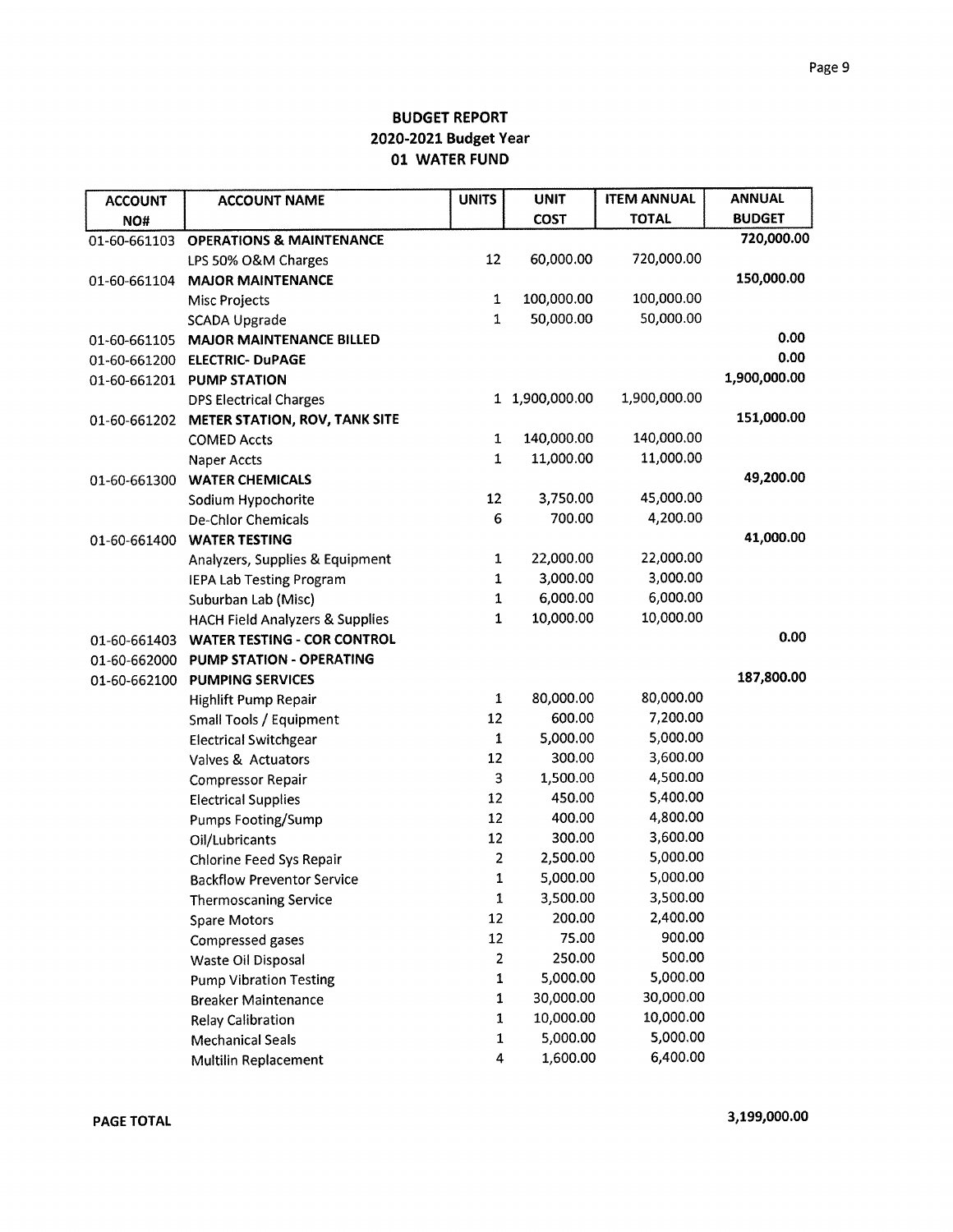| <b>ACCOUNT</b> | <b>ACCOUNT NAME</b>                 | <b>UNITS</b> | <b>UNIT</b> | <b>ITEM ANNUAL</b> | <b>ANNUAL</b> |
|----------------|-------------------------------------|--------------|-------------|--------------------|---------------|
| NO#            |                                     |              | <b>COST</b> | <b>TOTAL</b>       | <b>BUDGET</b> |
| 01-60-662300   | <b>METER TESTING &amp; REPAIRS</b>  |              |             |                    | 33,500.00     |
|                | <b>Test Bench Repairs</b>           | $\mathbf 1$  | 25,000.00   | 25,000.00          |               |
|                | <b>Meter Parts</b>                  | $\mathbf{1}$ | 5,000.00    | 5,000.00           |               |
|                | <b>Annual Scale Calibration</b>     | $\mathbf 1$  | 3,000.00    | 3,000.00           |               |
|                | <b>Compound Meter Testing</b>       | $\mathbf{1}$ | 500.00      | 500.00             |               |
| 01-60-662400   | <b>SCADA / INSTRUMENTATION</b>      |              |             |                    | 61,900.00     |
|                | <b>SCADA Antenna Maintenance</b>    | $\mathbf 1$  | 2,500.00    | 2,500.00           |               |
|                | <b>Backup Telemetry Repairs</b>     | 1            | 1,000.00    | 1,000.00           |               |
|                | Instrumentation                     | 1            | 16,000.00   | 16,000.00          |               |
|                | <b>Repair Circuit Boards</b>        | 1            | 3,000.00    | 3,000.00           |               |
|                | Annual Test Equipment Cal           | 1            | 4,000.00    | 4,000.00           |               |
|                | <b>SCADA Radio Repairs</b>          | 1            | 2,000.00    | 2,000.00           |               |
|                | Scada Backhaul                      | 12           | 1,100.00    | 13,200.00          |               |
|                | <b>Turbidimeters</b>                | 3            | 5,000.00    | 15,000.00          |               |
|                | <b>Replacement of RTU Batteries</b> | 80           | 65.00       | 5,200.00           |               |
| 01-60-662500   | <b>EQUIPMENT RENTAL</b>             |              |             |                    | 11,700.00     |
|                | Tools & Equipment                   | 1            | 5,000.00    | 5,000.00           |               |
|                | Manlift & Misc Tools                | 1            | 1,000.00    | 1,000.00           |               |
|                | <b>Traffic Lane Closure Setup</b>   | 6            | 950.00      | 5,700.00           |               |
| 01-60-662600   | <b>UNIFORMS</b>                     |              |             |                    | 17,000.00     |
|                | <b>Uniform Replacements</b>         | $\mathbf 1$  | 10,000.00   | 10,000.00          |               |
|                | Work Boot                           | 1            | 7,000.00    | 7,000.00           |               |
| 01-60-662700   | <b>SAFETY</b>                       |              |             |                    | 104,020.00    |
|                | <b>Contract Training</b>            | 1            | 28,920.00   | 28,920.00          |               |
|                | Equipment/Supplies                  | 1            | 11,000.00   | 11,000.00          |               |
|                | <b>Consultant Services</b>          | 1            | 45,000.00   | 45,000.00          |               |
|                | <b>NSC Dues and Subscriptions</b>   | 1            | 2,900.00    | 2,900.00           |               |
|                | <b>Professional Development</b>     | 1            | 10,000.00   | 10,000.00          |               |
|                | <b>In-House Training Material</b>   | 1            | 2,000.00    | 2,000.00           |               |
|                | Safety & First Aid                  | 12           | 350.00      | 4,200.00           |               |

 $\frac{1}{4}$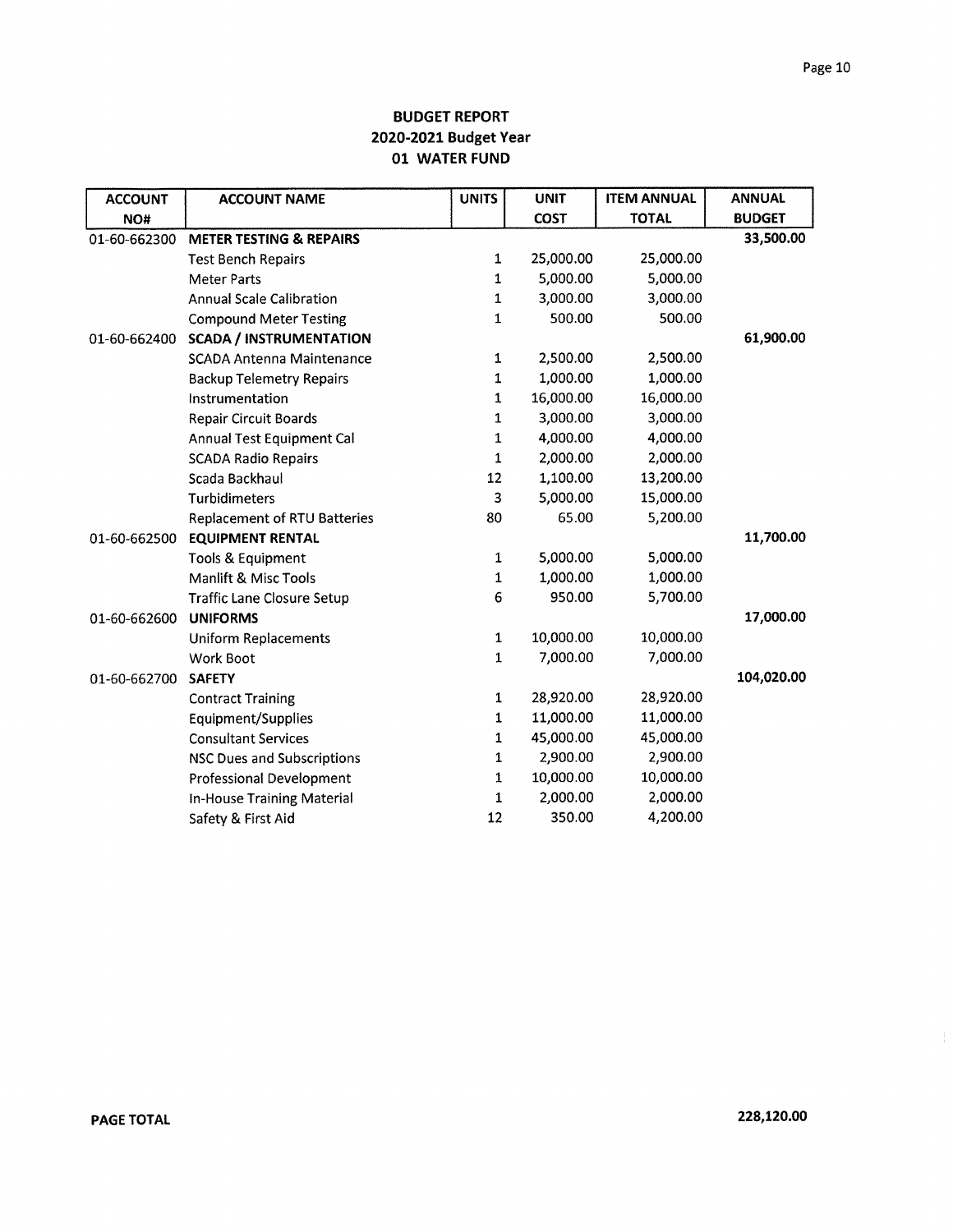| <b>ACCOUNT</b> | <b>ACCOUNT NAME</b>                       | <b>UNITS</b>   | <b>UNIT</b> | <b>ITEM ANNUAL</b> | <b>ANNUAL</b> |
|----------------|-------------------------------------------|----------------|-------------|--------------------|---------------|
| NO#            |                                           |                | <b>COST</b> | <b>TOTAL</b>       | <b>BUDGET</b> |
| 01-60-663100   | <b>PIPELINE REPAIRS</b>                   |                |             |                    | 775,000.00    |
|                | Major Pipe Repair                         | 1              | 500,000.00  | 500,000.00         |               |
|                | Manhole Repairs and Adjustments           | $\mathbf 1$    | 275,000.00  | 275,000.00         |               |
| 10-60-663200   | <b>CORROSION TESTING &amp; MITIGATION</b> |                |             |                    | 7,500.00      |
|                | <b>Misc COR Testing</b>                   | $\mathbf 1$    | 7,500.00    | 7,500.00           |               |
| 01-60-663300   | REMOTE FACILITIES MAINTENANCE             |                |             |                    | 191,300.00    |
|                | <b>Fencing Repairs</b>                    | $\mathbf{1}$   | 1,000.00    | 1,000.00           |               |
|                | Quick Response Electrical Work            | $\mathbf 1$    | 50,000.00   | 50,000.00          |               |
|                | <b>Minor Facility Repairs</b>             | $\mathbf{1}$   | 25,000.00   | 25,000.00          |               |
|                | <b>Repair Parts</b>                       | 12             | 3,300.00    | 39,600.00          |               |
|                | Landscaping Maintenance /Tanksites        | $\mathbf 1$    | 20,000.00   | 20,000.00          |               |
|                | <b>Tool Replacement</b>                   | 1              | 1,000.00    | 1,000.00           |               |
|                | <b>Hoist Inspections</b>                  | 1              | 9,000.00    | 9,000.00           |               |
|                | CP System Maintenance                     | $\mathbf 1$    | 6,000.00    | 6,000.00           |               |
|                | Mixing System Annual Maintenance          | 1              | 14,700.00   | 14,700.00          |               |
|                | Quick Response Non-Electrical Work        | 1              | 25,000.00   | 25,000.00          |               |
| 01-60-663400   | PLAN REVIEW- PIPELINE CONFLICT            |                |             |                    | 80,500.00     |
|                | <b>JULIE Notification</b>                 | 4              | 19,000.00   | 76,000.00          |               |
|                | <b>Paint for JULIE Locating</b>           | 1              | 3,000.00    | 3,000.00           |               |
|                | <b>Locating Flags</b>                     | 1              | 1,500.00    | 1,500.00           |               |
| 01-60-663700   | <b>PIPELINE SUPPLIES</b>                  |                |             |                    | 56,000.00     |
|                | <b>Pipe and Fittings</b>                  | $\mathbf{1}$   | 10,000.00   | 10,000.00          |               |
|                | <b>Misc Supplies</b>                      | 1              | 30,000.00   | 30,000.00          |               |
|                | Misc Equipment                            | 1              | 16,000.00   | 16,000.00          |               |
| 01-60-664000   | MACHINERY & EQUIPMENT NON-CAP             |                |             |                    | 18,850.00     |
|                | <b>Utility Vehicle Tools</b>              | 1              | 3,900.00    | 3,900.00           |               |
|                | <b>Traffic Barricade Batteries</b>        | 1              | 250.00      | 250.00             |               |
|                | Office Upgrades / Furniture               | 1              | 10,000.00   | 10,000.00          |               |
|                | Desks/File Cabinets                       | $\overline{2}$ | 1,500.00    | 3,000.00           |               |
|                | Misc Pipeline Equipment Repairs           | 1              | 1,700.00    | 1,700.00           |               |
| 01-60-664100   | <b>REPAIRS &amp; MAINT- VEHICLES</b>      |                |             |                    | 39,500.00     |
|                | Vehicle Maintenance                       | 12             | 3,000.00    | 36,000.00          |               |
|                | Oil Changes                               | 1              | 3,500.00    | 3,500.00           |               |
| 01-60-664200   | <b>FUEL-VEHICLES</b>                      |                |             |                    | 37,200.00     |
|                | <b>Bulk Fuel Purchase</b>                 | 24             | 1550.00     | 37,200.00          |               |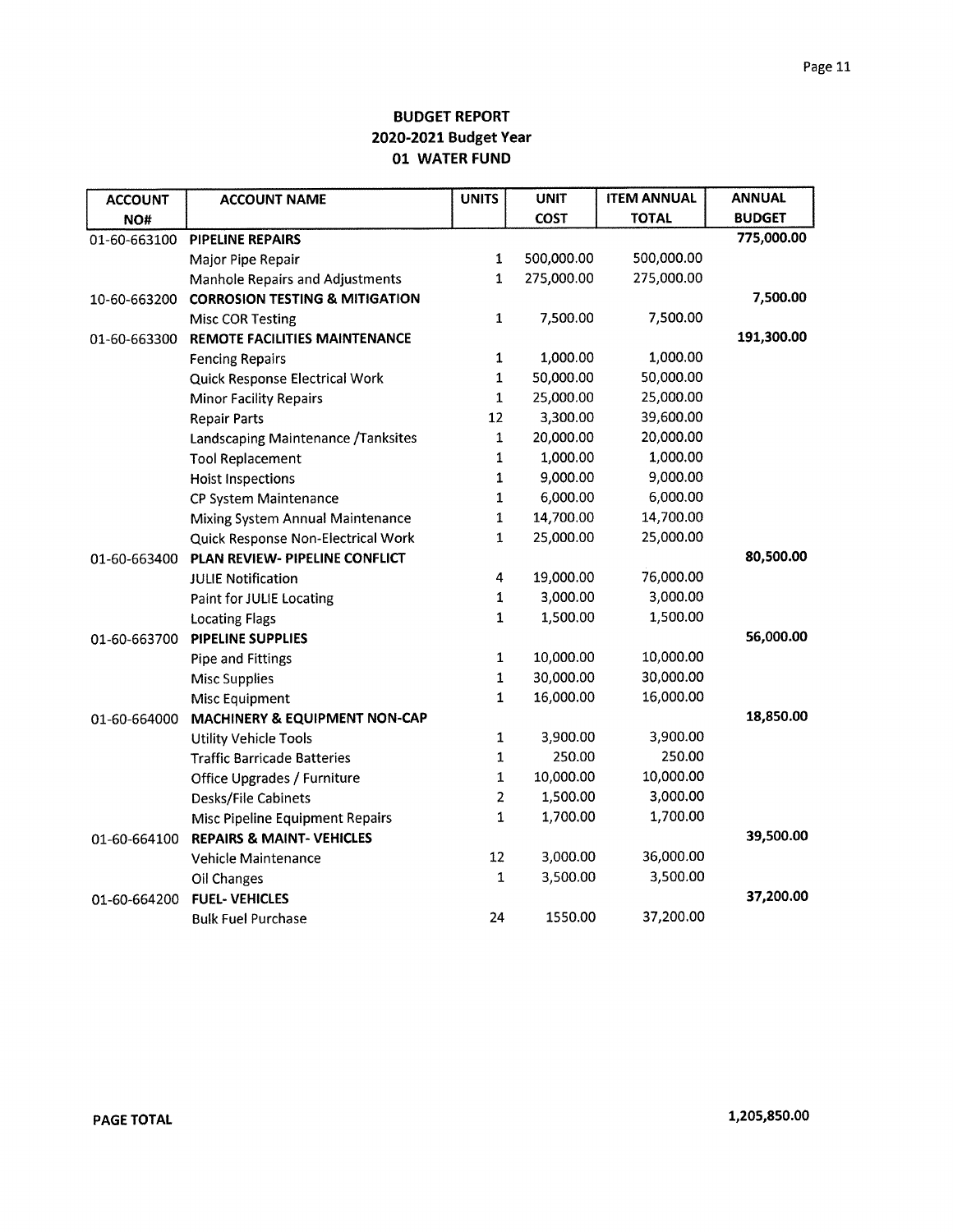| <b>ACCOUNT</b> | <b>ACCOUNT NAME</b>                  | <b>UNITS</b>   | <b>UNIT</b> | <b>ITEM ANNUAL</b> | <b>ANNUAL</b> |
|----------------|--------------------------------------|----------------|-------------|--------------------|---------------|
| NO#            |                                      |                | <b>COST</b> | <b>TOTAL</b>       | <b>BUDGET</b> |
| 01-60-664300   | <b>LICENSES- VEHICLES</b>            |                |             |                    | 2,150.00      |
|                | <b>City of Elmhurst</b>              | $\mathbf{1}$   | 2,000.00    | 2,000.00           |               |
|                | State of IL                          | 1              | 150.00      | 150.00             |               |
| 01-60-672100   | <b>BOND INTEREST- GO BONDS</b>       |                |             |                    | 0.00          |
| 01-60-672200   | <b>BOND INTEREST- REV BONDS</b>      |                |             |                    | 0.00          |
|                | 2013 Bond Int Pmts                   | 1              |             |                    |               |
|                | 2013 Premium Amortization            | 1              |             |                    |               |
| 01-60-672300   | NOTE INTEREST - DEBT CERT.           |                |             |                    | 0.00          |
| 01-60-672400   | <b>CAPITAL LEASE INTEREST</b>        |                |             |                    | 0.00          |
|                | Copier Lease Interest                | $\mathbf{1}$   |             |                    |               |
| 01-60-681000   | <b>LEASES</b>                        |                |             |                    | 1,000.00      |
|                | <b>ISTHA Pipe Crossings</b>          | 1              | 500.00      | 500.00             |               |
|                | <b>ISTHA SCADA Antenna Use</b>       | $\mathbf{1}$   | 500.00      | 500.00             |               |
| 01-60-682000   | <b>PERMITS &amp; FEES</b>            |                |             |                    | 14,450.00     |
|                | <b>Cook County Maywood Easemt</b>    | 1              | 3,500.00    | 3,500.00           |               |
|                | <b>IEPA APC Annual Fee</b>           | 1              | 2,500.00    | 2,500.00           |               |
|                | LPS Title Transfer Insur.            | 1              | 1,500.00    | 1,500.00           |               |
|                | LPS Title Transfer Insur.            | 17             | 250.00      | 4,250.00           |               |
|                | <b>Highway Permits</b>               | 5              | 100.00      | 500.00             |               |
|                | <b>DPCH Permit Fees</b>              | 1              | 2,200.00    | 2,200.00           |               |
| 01-60-683000   | <b>EASEMENTS</b>                     |                |             |                    | 0.00          |
| 01-60-685100   | <b>COMPUTERS</b>                     |                |             |                    | 84,500.00     |
|                | <b>Replacement Computers</b>         | 20             | 1,400.00    | 28,000.00          |               |
|                | <b>Replacement Laptops</b>           | 3              | 2,500.00    | 7,500.00           |               |
|                | Network Hardware                     | $\mathbf 1$    | 25,000.00   | 25,000.00          |               |
|                | <b>Tablet Devices</b>                | 10             | 1,500.00    | 15,000.00          |               |
|                | Printers/Scanner                     | $\overline{2}$ | 750.00      | 1,500.00           |               |
|                | <b>Server Racks</b>                  | 3              | 2,500.00    | 7,500.00           |               |
| 01-60-685200   | OFFICE FURNITURE & EQUIPMT           |                |             |                    | 25,000.00     |
|                | Large Multi Function Screen          | $\mathbf{1}$   | 10,000.00   | 10,000.00          |               |
|                | <b>Upgrade Paging System</b>         | 1              | 15,000.00   | 15,000.00          |               |
| 01-60-685600   | <b>MACHINERY &amp; EQUIPMENT</b>     |                |             |                    | 105,000.00    |
|                | <b>Tank Mixer</b>                    | $\overline{2}$ | 30,000.00   | 60,000.00          |               |
|                | <b>Generator Equipment Room AC</b>   | 1              | 15,000.00   | 15,000.00          |               |
|                | Mini Excavator                       | 1              | 30,000.00   | 30,000.00          |               |
| 01-60-685800   | <b>CAPITALIZED EQUIP PURCHASES</b>   |                |             |                    | (130,000.00)  |
| 01-60-686000   | <b>VEHICLES</b>                      |                |             |                    | 347,000.00    |
|                | F150 Truck (Pipeline)                | 1              | 42,000.00   | 42,000.00          |               |
|                | Ford Explorer (Pipeline)             | $\mathbf 1$    | 35,000.00   | 35,000.00          |               |
|                | F350 Truck (Pipeline & RF)           | $\overline{c}$ | 75,000.00   | 150,000.00         |               |
|                | Ford Expedition (Admin)              | 1              | 70,000.00   | 70,000.00          |               |
|                | Fork Lift                            | $\mathbf 1$    | 50,000.00   | 50,000.00          |               |
| 01-60-686800   | <b>CAPITALIZED VEHICLE PURCHASES</b> |                |             |                    | (347,000.00)  |

**PAGE TOTAL** 

**102,100.00**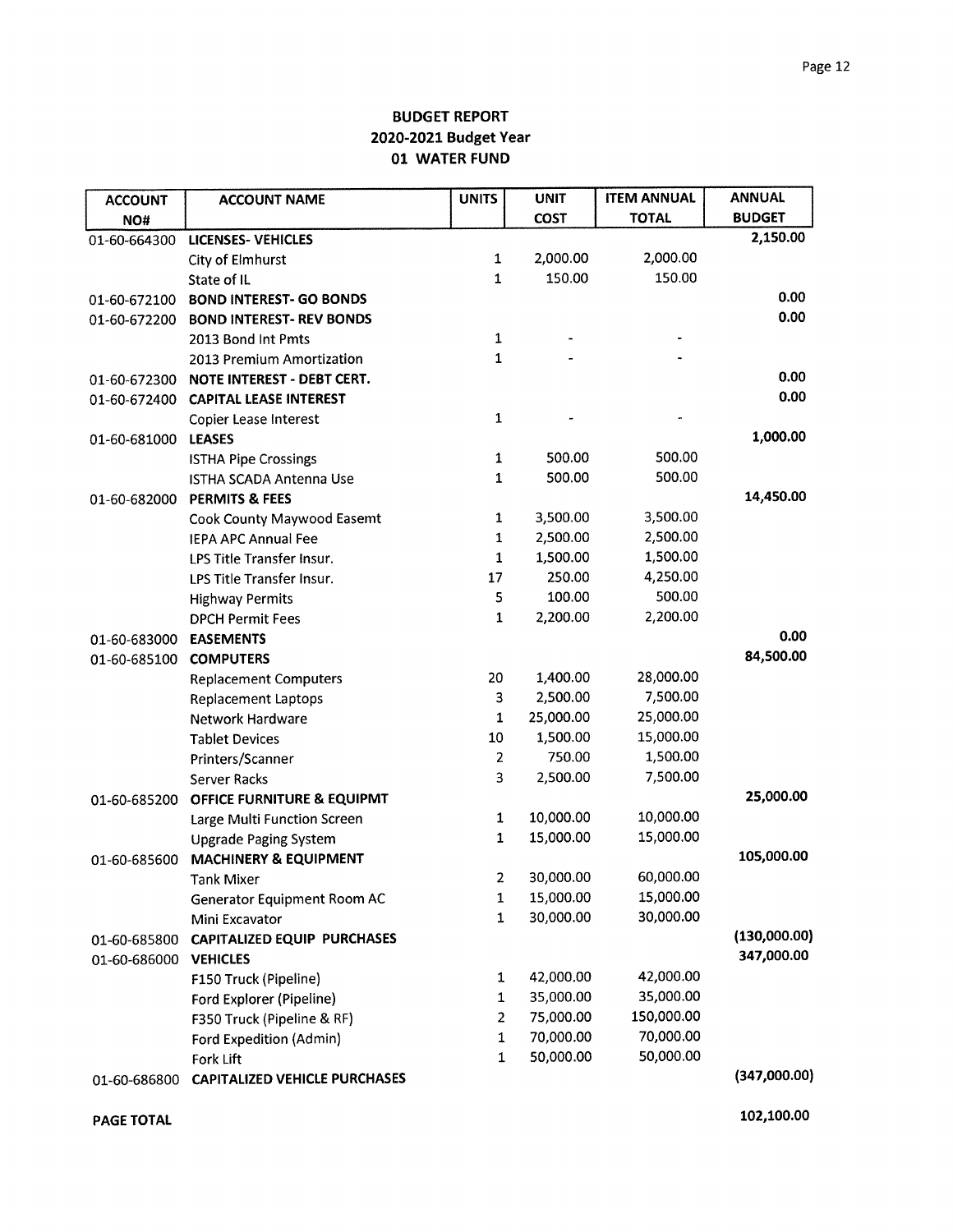| <b>ACCOUNT</b> | <b>ACCOUNT NAME</b>               | <b>UNITS</b> | <b>UNIT</b> | <b>ITEM ANNUAL</b> | <b>ANNUAL</b> |
|----------------|-----------------------------------|--------------|-------------|--------------------|---------------|
| NO#            |                                   |              | <b>COST</b> | <b>TOTAL</b>       | <b>BUDGET</b> |
| 01-60-692000   | <b>DEPRECIATION- TRANS MAINS</b>  |              |             |                    | 5,100,000.00  |
|                | DEPRECIATION FY2019/20            |              |             | 5,100,000.00       |               |
| 01-60-693000   | <b>DEPRECIATION- BUILDINGS</b>    |              |             |                    | 3.150.000.00  |
|                | DEPRECIATION FY2019/20            |              |             | 3,150,000.00       |               |
| 01-60-694000   | DEPRECIATION-PUMPING EQUIPMENT    |              |             |                    | 1,820,000.00  |
|                | DEPRECIATION FY2019/20            |              |             | 1,820,000.00       |               |
| 01-60-695200   | DEPRECIATION- OFFICE FURN & EQUIP |              |             |                    | 90,000.00     |
|                | DEPRECIATION FY2019/20            |              |             | 90,000.00          |               |
| 01-60-696000   | <b>DEPRECIATION- VEHICLES</b>     |              |             |                    | 125,000.00    |
|                | DEPRECIATION FY2019/20            |              |             | 125,000.00         |               |